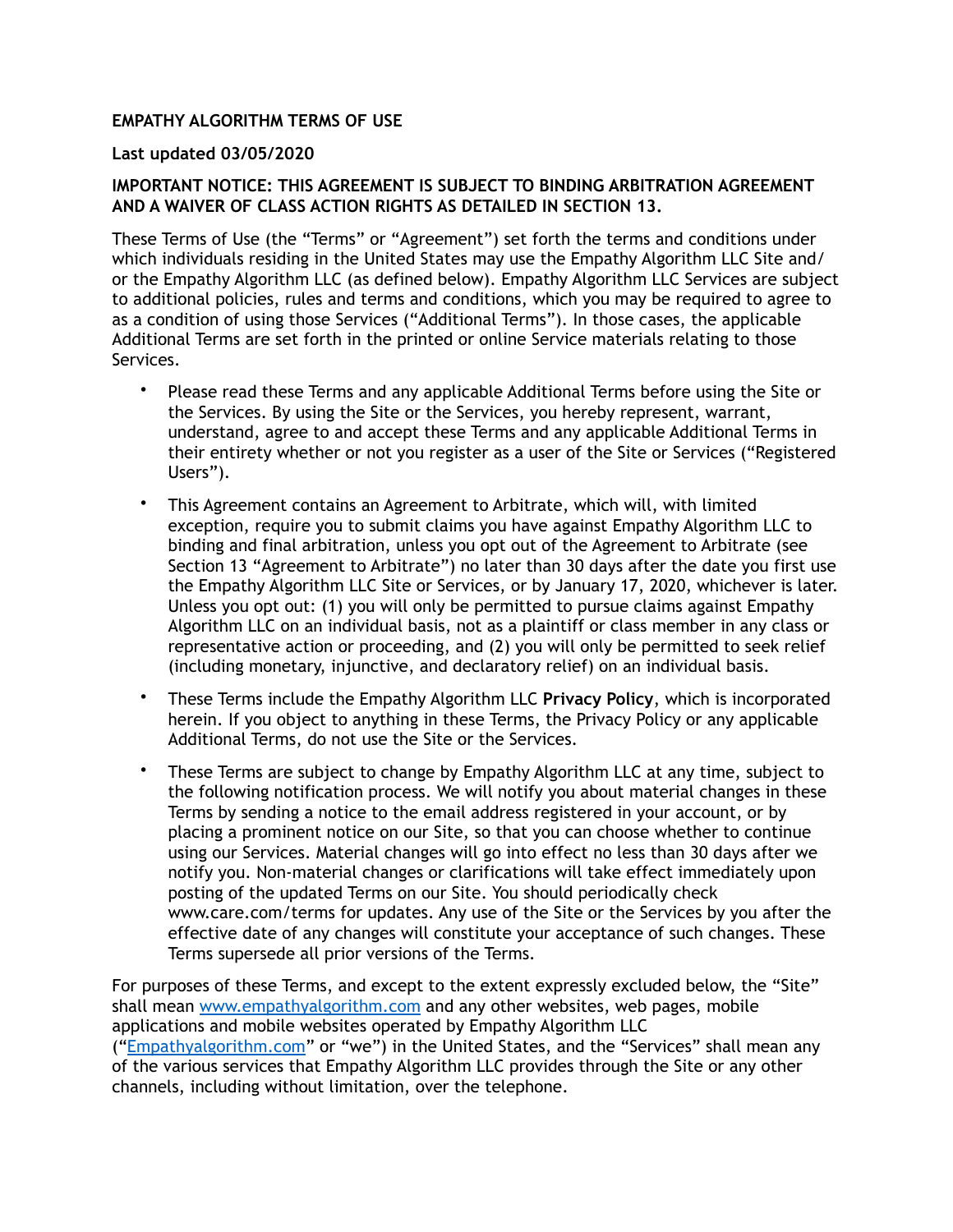#### **1. 1.1 About Our Services**

Empathy Algorithm LLC offers various Services to help its users find, coordinate, and maintain quality care. The Services we offer include, among others:

- We provide services to Home-care Agencies, Caregiver and individuals seeking care services (such as elderly clients and their family members) in order to help them provide the best possible level of care using the Empathy Algorithm Platform.
- **For Home-care Agencies**: We provide services that help Home-care Agencies run their organizations effectively that include but not limited to as caregiver scheduling, client knowledge transfer, caregiver portal, family portal, invoicing, billing, payroll, ADL charting and much more. These services are designed to help improve agency performance.
- **For Caregivers:** We provide tools and information to help caregivers make more informed decisions when providing care for their clients that include but are not limited to client specific needs, medication reminders, appointment reminders, detailed ADL charting, timesheets, caregiver portal, payroll processing and much more
- **For Client and Family members:** We provide tools and information for clients and family members to keep them apprised on things pertinent to the client's care that include but are not limited to caregiver on staff, client scheduling/shifts, medication reminders, appointment reminders, family portal, direct messaging with agency and caregivers on staff and much more. We also provide timesheet and invoicing services for family and clients.
- **The Site enables Registered Users to communicate and share** information with other Registered Users who are within and Home Agency organization.
- Verified Customer Record/Customer Record Language
- In order to use the payment functionality of empathyalgorithm.com, you must open a "Dwolla Platform" account provided by Dwolla, Inc. and you must accept the [Dwolla Terms of Service a](https://www.dwolla.com/legal/tos)nd [Privacy Policy.](https://www.dwolla.com/legal/privacy) Any funds held in the Dwolla account are held by Dwolla's financial institution partners as set out in the [Dwolla Terms of Service](https://www.dwolla.com/legal/tos). You authorize empathyalgorithm.com to collect and share with Dwolla your personal information including full name, [date of birth, social security number, physical address,] email address and financial information, and you are responsible for the accuracy and completeness of that data. You understand that you will access and manage your Dwolla account through [empathyalgorithm.com](http://empathyalgorithm.com) application, and Dwolla account notifications will be sent by empathyalgorithm.com not Dwolla.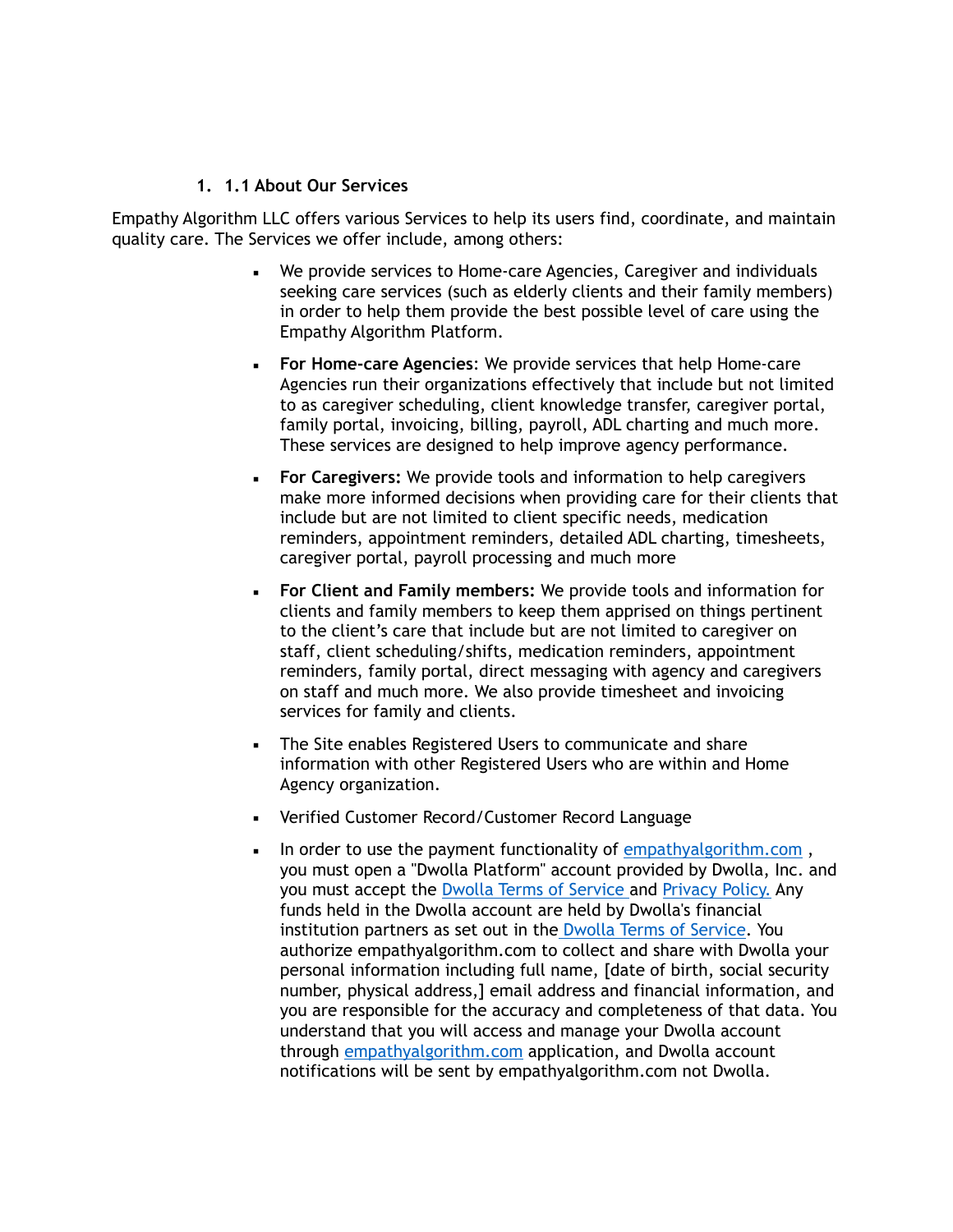Our Services continue to grow and change. Please refer to our Site for further information about the Services we provide.

# **2. 1.2. Limitations of our Services**

▪

We offer a variety of Services to help our users find, coordinate, and maintain care for their families. However, we do not employ any Caregivers.

Through the Empathy Algorithm site, Home-care agencies assign caregivers to family members and clients based on the information the family provides us regarding their and their loved one's needs and preferences. In providing these services, neither we nor our respective employees are making a referral to, or endorsing, any individual, company or agency nor are we providing any medical, diagnostic, treatment or clinical service or engaging in any conduct that requires a professional license.

 We contract with reputable Home-care agencies that have entered into an agreement with us pursuant to which they represent that each of their individual caregivers has passed a screening process including background and reference checks. However, each such Home-care agency operates independently of Empathy Algorithm LLC and is not under our control. Accordingly, we do not assume responsibility for the conduct of, or quality of the services provided by, such agencies or the individual caregivers.

Empathy Algorithm content is primarily user generated, and we do not control or vet user generated content for accuracy. Empathy Algorithm LLC does not assume any responsibility for the accuracy or reliability of any information provided by Agency managers, Caregivers and Families. We may offer certain Registered Users the opportunity to verify certain information such as their email address or cell phone number. If we indicate that a Registered User has verified certain information, it means that the user has complied with the process we have established for verifying such information. However, we do not guarantee, nor do we represent or warrant as to, the accuracy of such information.

**Empathy Algorithm LLC is not responsible for the conduct, whether online or offline, of any Caregivers, Agencies or Client and Family members or other user of the Site or Services. Moreover, Empathy Algorithm LLC does not assume and expressly disclaims any liability that may result from the use of information provided on our Site. All users, including Home-care Agencies, Caregivers, client and client families members, hereby expressly agree not to hold Empathy Algorithm LLC (or it's officers, directors, shareholders, employees, subsidiaries, other affiliates, successors, assignees, agents, representatives, advertisers, marketing partners, licensors, independent contractors, recruiters, corporate partners or resellers, or your employer, if you enrolled in Empathy Algorithm LLC through their employer's benefits program, hereinafter "Affiliates") liable for the actions or inactions of any Home-care Agency, Caregivers, Client, Family members or other third party or for any information, instruction, advice or services which originated through the Site, and, Empathy Algorithm LLC and its Affiliates expressly disclaims any liability whatsoever for any damage, suits, claims, and/or controversies that have arisen or may arise, whether known or unknown therefrom.**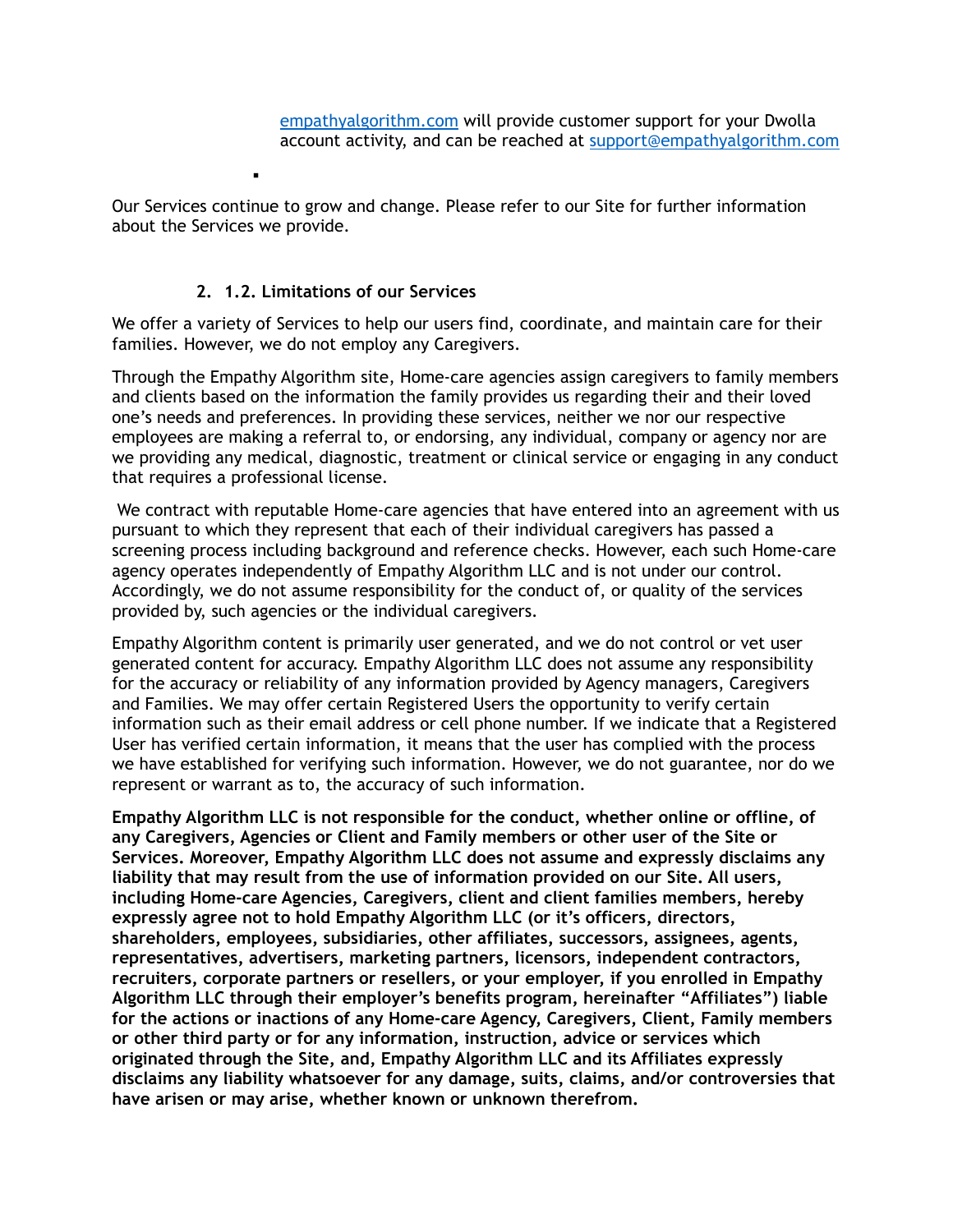## **3. 1.3. User Responsibilities**

**Any screening of a Home Agency, Caregiver and his, her or its information by Empathy Algorithm LLC is limited and should not be taken as complete, accurate, up-to-date or conclusive of the individual's or entity's suitability as an employer or care provider. Registered Users are solely responsible for interviewing, performing background and reference checks on, verifying information provided by, and selecting an appropriate caregiver for themselves or their family.** 

# **2. Eligibility to Use the Site and Services**

By requesting to use, registering to use and/or using the Site or the Services, you represent and warrant that you have the right, authority and capacity to enter into these Terms and you commit to abide by all of the terms and conditions hereof. You also represent and warrant that you meet the following eligibility criteria:

- $\circ$  Our Services are available only to individuals who are eighteen (18) years of age or older If you do not meet the above age requirements, do not register to use the Site or Services.
- $\circ$  The Site and the Services are currently available only to individuals who are legally in the United States or the territory of Puerto Rico. If you reside outside the United States or Puerto Rico, visit our Site homepage for a listing of other countries where Empathy Algorithm LLC subsidiaries or affiliates offer similar services.
- $\circ$  If you are registering to be a Home-care Agency or Caregiver, you must be permitted to legally work within the United States or Puerto Rico.
- $\circ$  Neither you nor any member of your household may have ever been (i) the subject of a complaint, restraining order or any other legal action involving, arrested for, charged with, or convicted of any felony, any criminal offense involving violence, abuse, neglect, fraud or larceny, or any offense that involves endangering the safety of others, dishonesty, negligence or drugs, or (ii) registered, or currently required to register, as a sex offender with any government entity.
- $\circ$  You must not be a competitor of Empathy Algorithm LLC or using our Services for reasons that are in competition with Empathy Algorithm LLC.

### **3. Rules for User Conduct and Use of Services**

### **1. 3.1. Registration, Posting, and Content Restrictions**

The following rules pertain to "Content", defined as any communications, images, sounds, videos, and all the material, data, and information that you upload or transmit through the Site or Services, or that other users upload or transmit, including without limitation any content, messages, photos, audios, videos, reviews or profiles that you publish or display (hereinafter, "post"). By posting any Content while using our Service, you agree, represent and warrant as follows: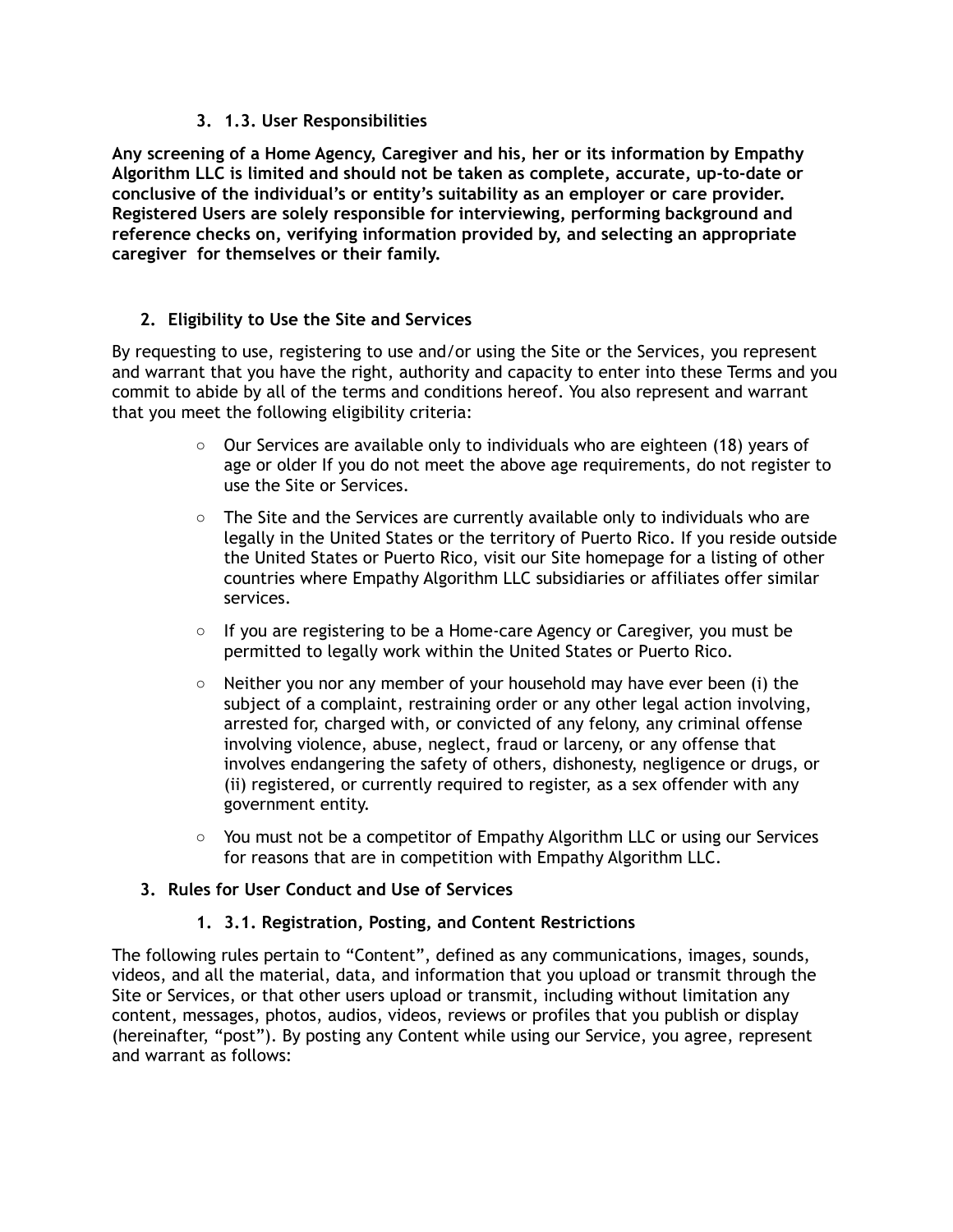- You are responsible for providing accurate, current and complete information in connection with your registration for use of the Site and the Services.
- You will register your account in your own legal name, even if you are seeking care for another individual or family member.
- Unless otherwise permitted by Empathy Algorithm LLC, all Content you post will be in English as the Site and Services generally are not supported in any other languages.
- You are solely responsible for any Content that you post on the Site, or transmit to other users of the Site. You will not post on the Site, or transmit to other users, any defamatory, inaccurate, abusive, obscene, profane, offensive, sexually oriented, threatening, harassing, defamatory, racially offensive, or illegal material, or any material that infringes or violates another party's rights (including, but not limited to, intellectual property rights, and rights of privacy and publicity), or advocate, promote or assist any unlawful act such as (by way of example only) copyright infringement or computer misuse, or give the impression that any Content emanates from Empathy Algorithm LLC where this is not the case. You will not provide inaccurate, misleading, defamatory or false information to Empathy Algorithm LLC or to any other user of the Site, and all opinions stated as part of Content must be genuinely held. Without limiting the foregoing, you represent and warrant to us that you have the right and authority to post all information you post about yourself or others, including without limitation that you have authorization from a parent or guardian of any minor who is the subject of any Content you post to post such Content.
- You understand and agree that Empathy Algorithm LLC may, in its sole discretion, review, edit, and delete any Content, in each case in whole or in part, that in the sole judgment of Empathy Algorithm LLC violates these Terms or which Empathy Algorithm LLC determines in its sole discretion might be offensive, illegal, or that might violate the rights, harm, or threaten the safety of users of the Site or others.
- You have the right, and hereby grant, Empathy Algorithm LLC, its Affiliates, licensees and successors, an irrevocable, perpetual, nonexclusive, fully paid-up, transferable, worldwide license to use, copy, perform, display, reproduce, adapt, modify and distribute your Content and to prepare derivative works of, or incorporate into other works, such Content, and to grant and authorize sublicenses of the foregoing. You further represent and warrant that public posting and use of your Content by Empathy Algorithm LLC will not infringe or violate the rights of any third party.
- Your use of the Services, including but not limited to the Content you post on the Site, must be in accordance with any and all applicable laws and regulations.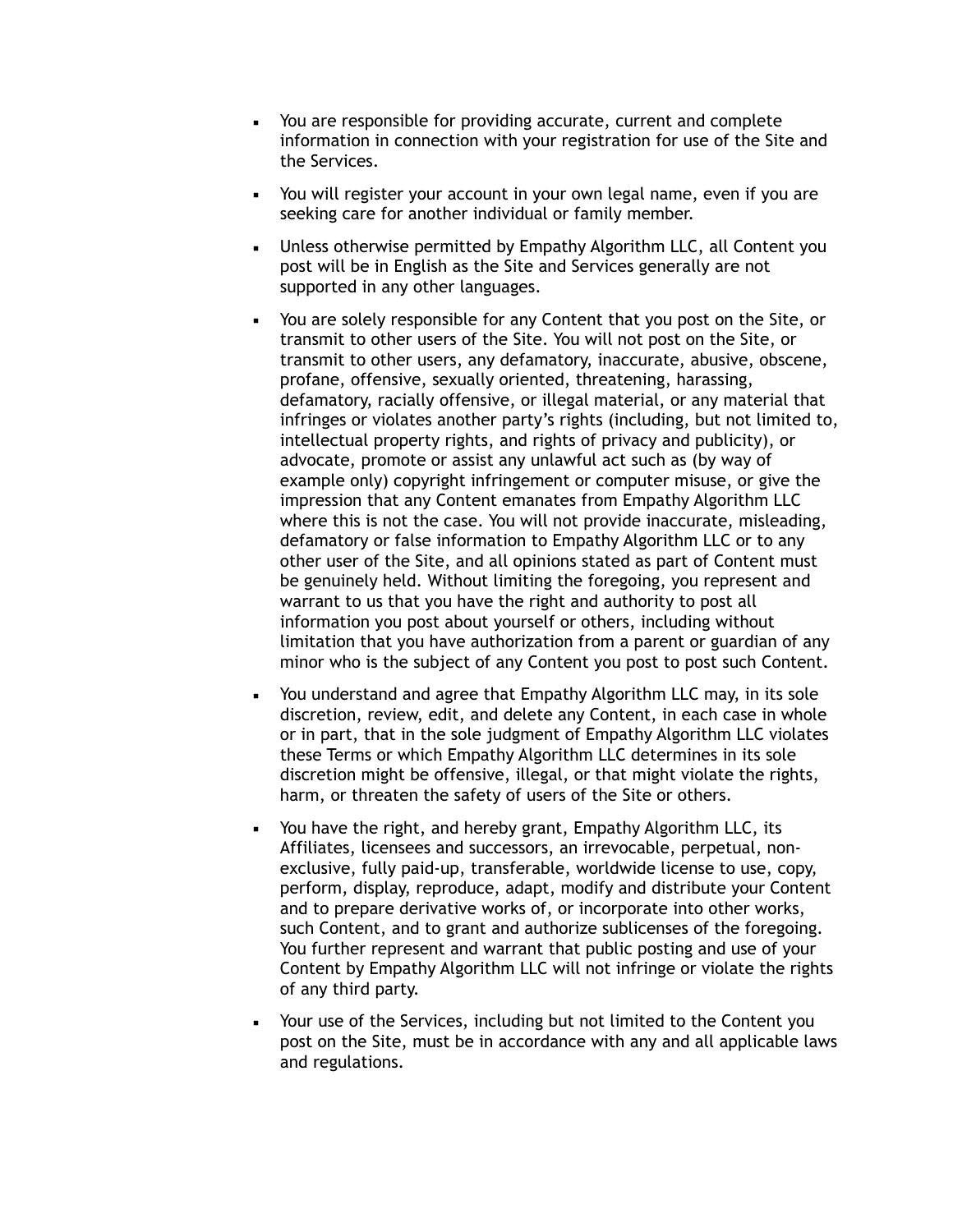- **Empathy Algorithm LLC** is not responsible for any claims relating to any inaccurate, untimely or incomplete information provided by users of the Site.
- We welcome your feedback and questions about the Site and Services. However, you agree that any comments, ideas, messages, questions, suggestions, or other communications you send to us or share with us through any channel (including, without limitation, the Site, email, telephone, surveys, and our social media accounts) shall be and remain the exclusive property of Empathy Algorithm LLC and we may use all such communications, all without notice to, consent from, or compensation to you.

Opinions, advice, statements, offers, or other information or content made available on the Site or through the Site, but not directly by Empathy-Algorithm-LLC, are those of their respective authors. Such authors are solely responsible for such content. Empathy Algorithm LLC does not: (i) guarantee the accuracy, completeness, or usefulness of any information on the Site or available through the Service, or (ii) adopt, endorse or accept responsibility for the accuracy or reliability of any opinion, advice, or statement made by any party that appears on the Site or through the Service. Under no circumstances will Empathy Algorithm LLC or its Affiliates be responsible for any loss or damage resulting from: (a) your reliance on information or other content posted on the Site or transmitted to or by any user of the Site or Service; or (b) reviews or comments made about you on the Site by other users.

You agree that Empathy Algorithm LLC has no obligation to remove any reviews or other information posted on the Site about you or any other person or entity. If you disagree with a review, you may post one rebuttal to the review, provided your rebuttal complies with these Terms. You may not terminate your registration and re-register in order to prevent a review from being associated with your account. The author of a review can always remove or request removal of a review they have written.

**Empathy Algorithm LLC disclaims any liability whatsoever for any misstatements and/or misrepresentations made by any users of the Site. Users hereby represent, understand and agree to hold Empathy Algorithm LLC harmless for any misstatements and/or misrepresentations made by or on behalf of them on this Site or in any other venue.**

# **2. 3.2. Exclusive Use**

If you are a Caregiver, you may use your account only to find care for yourself, your parents, your children, your grandchildren, individuals for whom you are otherwise the legal guardian or another Caregiver with whom you are entering a shared child care arrangement. If you are a Caregiver, you may use your account only to find care jobs for yourself. You are responsible for all activity on and use of your account, and you may not assign or otherwise transfer your account to any other person or entity.

## **3. 3.3. Teen Providers, Parent Registered Users, and Parent Monitored Accounts**

If you are fourteen (14) through seventeen (17) years of age and would like to participate in Empathy Algorithm LLC as a Care Provider (a "Teen Provider"), you may register to use the Site and Services but only if your parent or legal guardian consents to your registration through the Empathy Algorithm LLC site and also becomes a registered user (a "Parent Registered User"). Parent Registered Users will receive a copy of all communications between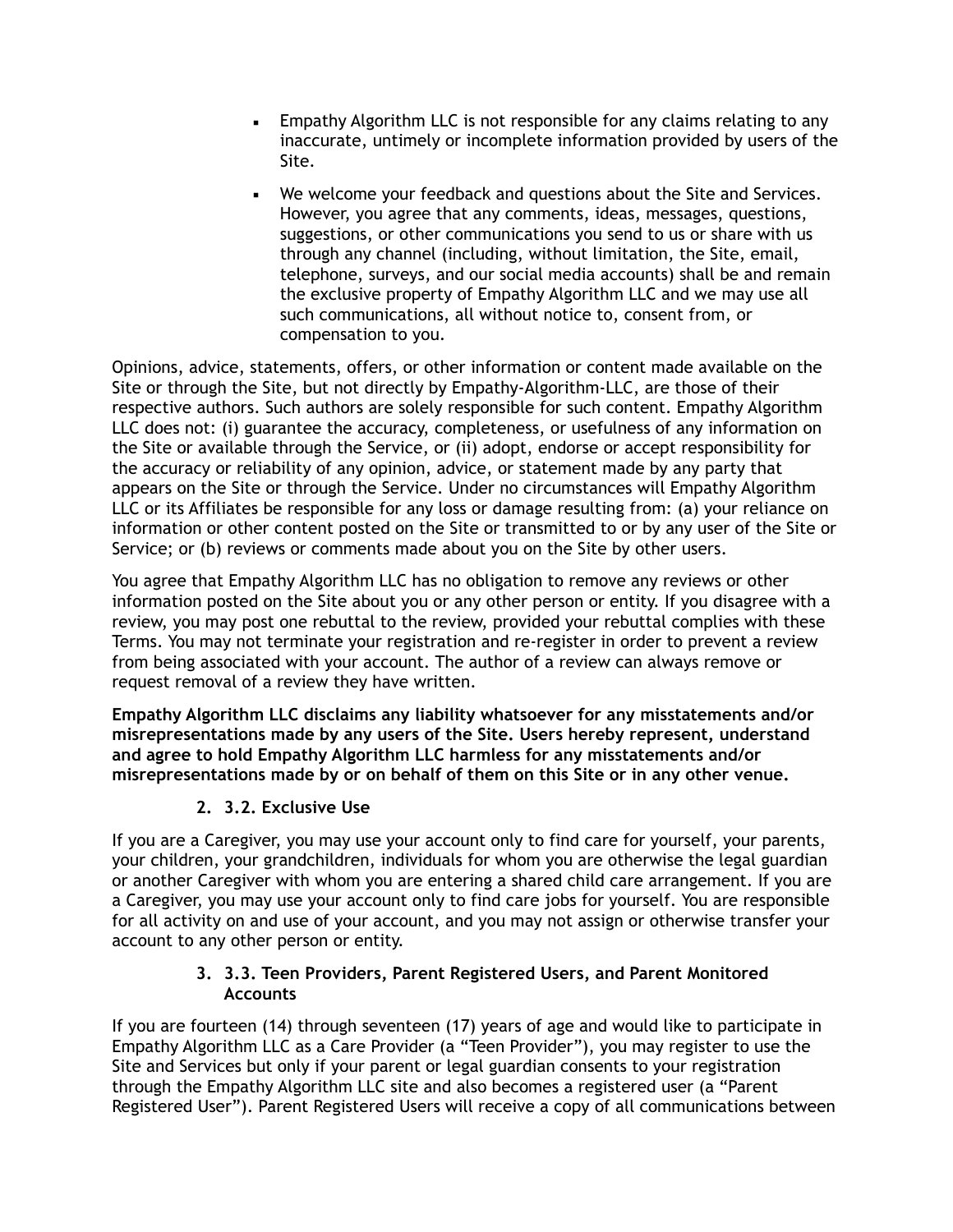the Teen Provider and other Registered Users as well as a copy of all emails Empathy Algorithm LLC sends to the Teen Provider. Parent Registered Users may respond to communications sent by other Registered Users to the Teen Provider and may report inappropriate message content to Empathy-Algorithm-LLC Parent Registered Users may also log in to, update the settings of and terminate their Teen Provider's account.

For purposes of these Terms, Parent Registered Users and their Teen Provider(s) are deemed to be Care Providers. By registering as a Parent Registered User, you hereby represent, warrant, understand, agree to and accept these Terms and any applicable Additional Terms in their entirety on behalf of yourself and your Teen Provider whether or not you use the Site or Services, including without limitation Empathy-Algorithm-LLC right to run the verification and background checks described in Section 4 below. You further understand and agree that you will ensure your Teen Provider's compliance with these Terms and that you are responsible for any noncompliance by your Teen Provider.

If you are a Parent Registered User, you also agree that you are responsible for monitoring the account of your Teen Provider as well as your Teen Provider's activities both on and off of the Site, including monitoring who your Teen Provider communicates with and meets both on and off the Site and with whom he or she agrees to provide caregiver services.

If you register to use the Site as a Teen Provider, the first time you try to log in to your account after you turn eighteen (18), you will be required to agree to the Terms as in effect at the time, including the consents to run the verification and background checks described in Section 4 below. Once you accept the terms and log in, the parent monitoring functionality of your account will be removed and your Parent Registered User will no longer have access to your account. If you do not agree to the Terms after you turn eighteen (18), Empathy Algorithm LLC may terminate your access to all or part of the Empathy Algorithm LLC Site, remove your profile and/or any Content posted by or about you from the Site, and/or terminate your registration at Empathyalgorithm.com with or without notice.

# **4. 3.4. Prohibited Uses**

By using the Site or Services [empathyalgorithm.com](http://empathyalgorithm.com) agree that you will not under any circumstances:

- use the Site, Services, or any information contained therein in any way that is abusive, threatening, obscene, defamatory, libelous, or racially, sexually, religiously, or otherwise objectionable and offensive;
- **EXED** use the Site or Services for any fraudulent or unlawful purpose, for any purpose not expressly intended by Empathy Algorithm LLC or for the promotion of illegal activities;
- **EXECT** harass, abuse or harm another person or group, or attempt to do so;
- use another user's Empathy Algorithm LLC account;
- **•** provide false or inaccurate information when registering an account on [empathyalgorithm.com](http://empathyalgorithm.com) using the Services or communicating with other Registered Users;
- attempt to re-register with Empathy Algorithm LLC if we have terminated your account for any or no reason or terminate your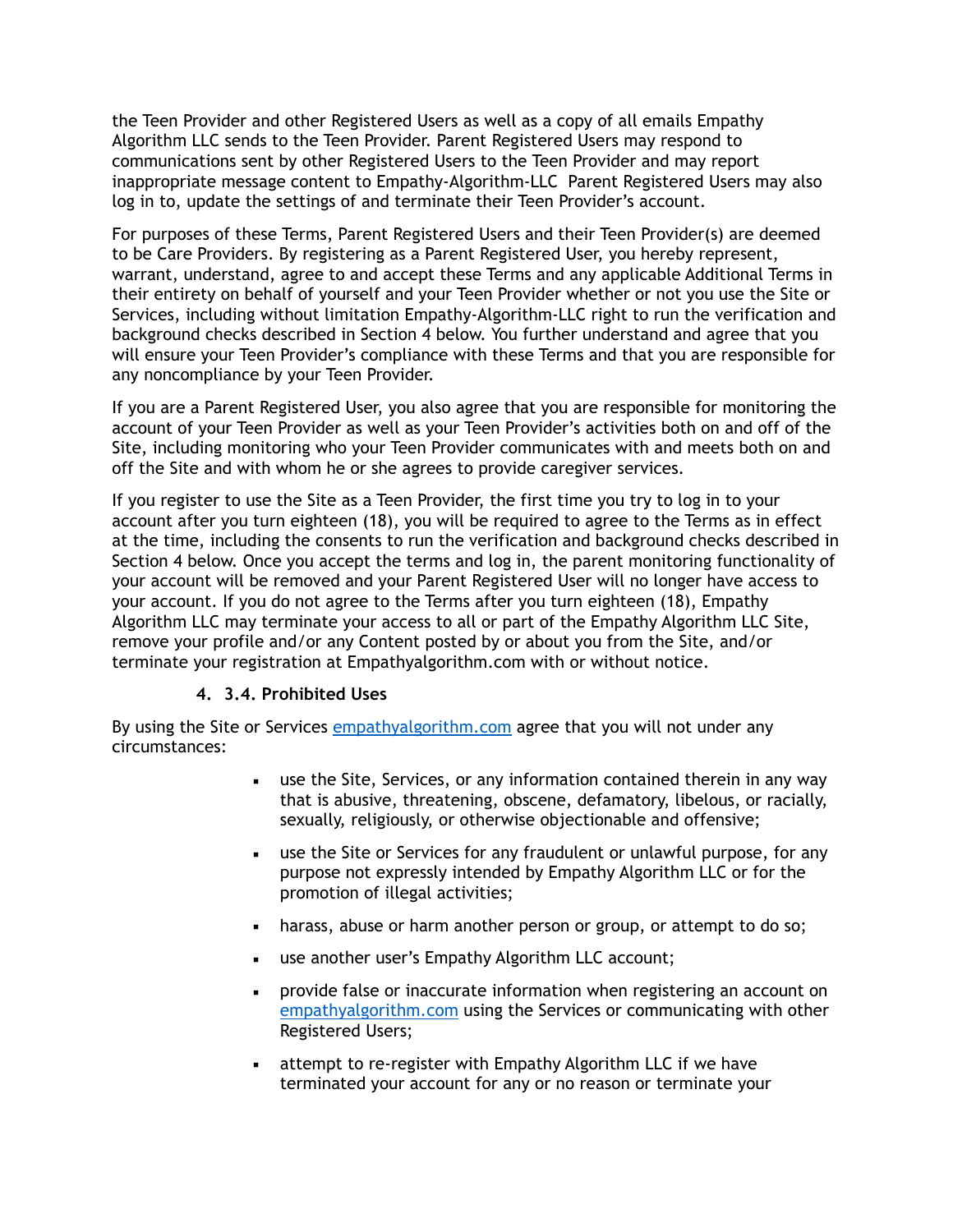registration and re-register in order to prevent a review from being associated with your account;

- **•** interfere or attempt to interfere with the proper functioning [empathyalgorithm.com](http://empathyalgorithm.com)'s Services;
- make any automated use of the system, or take any action that we deem to impose or to potentially impose an unreasonable or disproportionately large load on our servers or network infrastructure;
- bypass any robot exclusion headers or other measures we take to restrict access to the Service or use any software, technology, or device to scrape, spider, or crawl the Service or harvest or manipulate data (whether manually or through automated means);
- **EXECT** use the communication systems provided by or contacts made on Empathy Algorithm LLC for any commercial solicitation purposes;
- **•** publish or link to malicious content intended to damage or disrupt another user's browser or computer.

In order to protect our users from prohibited activity, we reserve the right to take appropriate actions, including but not limited to restricting the amount of phone numbers a Care Seeker may view or the amount of emails a user may send in any 24-hour period to an amount which we deem appropriate in our sole discretion.

Should Empathy Algorithm LLC find that you violated the terms of this Section or any terms stated herein, Empathy Algorithm LLC reserves the right, at its sole discretion, to immediately terminate your use of the Site and Services. By using the Site and/or Services, you agree that Empathy Algorithm LLC may assess, and you will be obligated to pay, \$10,000 per each day that you: (i) maintain Care Provider or Care Seeker information (including but not limited to, names, addresses, phone numbers, or email addresses) or copyrighted material that you scraped (either directly or indirectly in a manual or automatic manner) from the Site, or (ii) otherwise mis-use or mis-appropriate Site Content, including but not limited to, use on a "mirrored", competitive, or third party site. This obligation shall be in addition to any other rights Empathy Algorithm LLC may have under these Terms or applicable law.

Further, in order to protect the integrity of the Site and the Services, Empathy Algorithm LLC reserves the right at any time in its sole discretion to block users from certain IP addresses from accessing the Site.

# **4. Background and Verification Checks**

## 1. **4.1 Care Providers Can Order or Authorize Background Checks about Themselves and Can Authorize the Sharing of Them with Other Members**

Empathy Algorithm LLC offers to individuals who have registered as Care Providers and Care Seekers the following background check services from third-party consumer reporting agencies: Criminal Record Checks, Motor Vehicle Records ("MVR") Checks, Criminal + MVR Records Checks and Investigative Criminal Plus background checks (collectively "Background Checks"). Criminal Records Checks may be ordered by Care Providers about themselves or by Care Seekers, subject to the authorization of the Care Provider who is the subject of the check. MVR Checks only may be ordered by Care Providers about themselves. Criminal + MVR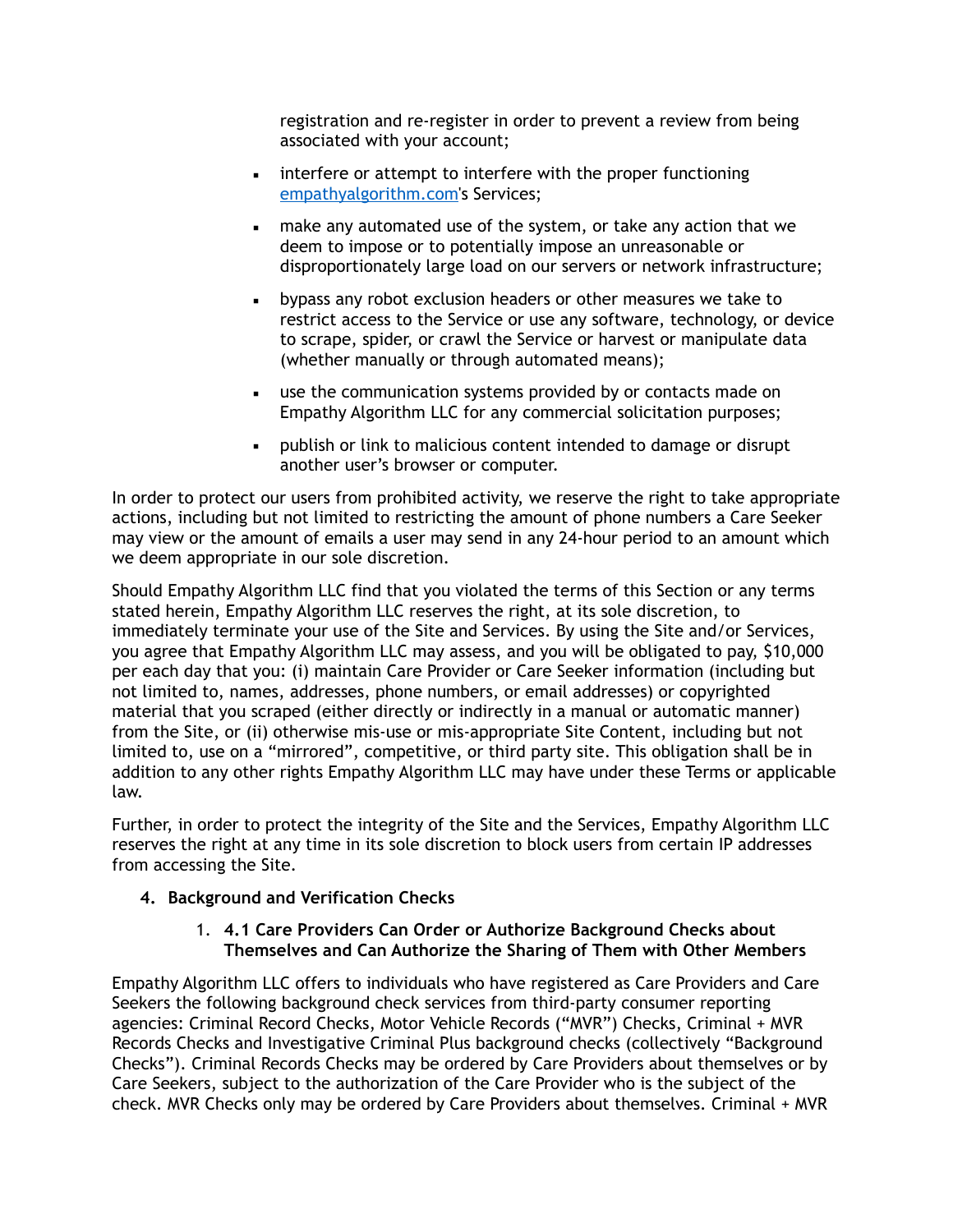Records Checks only may be ordered by Care Seekers, subject to the authorization of the Care Provider who is the subject of the check. Investigative Criminal Plus background checks may only be ordered by Care Seekers subject to the written authorization of the Care Provider who is the subject of the check. All background checks require payment of a separate fee by the Member who is initiating the background check request and are subject to the consent of the Care Provider on whom the check is being performed.

Each of these Background Checks is regulated by the Fair Credit Reporting Act ("FCRA"), and the background reports resulting from these services are considered "consumer reports" under FCRA. Consumer reports may contain information on your character, general reputation, personal characteristics, and mode of living, including but not limited to consumer credit, criminal history, workers' compensation, driving, employment, military, civil, and educational data and reports.

Empathy Algorithm LLC will receive a copy of each Background Check you order or authorize through [empathyalgorithm.com](http://empathyalgorithm.com) You are responsible for making sure that the email address you provide to Empathy Algorithm LLC is correct, knowing that sensitive information will be sent to it.

If you authorize a Criminal Records Check or Criminal + MVR Records Check in response to a request by a Care Seeker who is considering hiring you, we will provide both you and the Care Seeker who ordered the check the ability to retrieve the report from the consumer reporting agency that performed the check. If a Care Seeker orders an Investigative Criminal Plus background check pursuant to your written authorization, the consumer reporting agency that performed the check will provide it directly to you and to the Care Seeker who ordered it based on your written authorization. **The results of any check ordered pursuant to your written authorization will be shared directly with requesting Care Seeker regardless of its contents.**

If you are a Care Provider and you have ordered a Background Check from a third-party consumer reporting agency through [empathyalgorithm.com](http://empathyalgorithm.com) we may indicate in your profile that you have completed that check. However, we will not share the results with any other site visitor or Registered User without your specific authorization.

### 2. **4.2. Background Check Offerings Available to Individuals Who May Not Have Registered As Care Providers or Care Seekers**

Through certain pages of the Site, we may from time to time offer to individuals who may or may not be registered as Care Seekers the opportunity to purchase Investigative Criminal or Investigative Criminal Plus background checks on caregivers who are not necessarily registered on [empathyalgorithm.com](http://empathyalgorithm.com) These background checks are performed by a third-party consumer reporting agency and are subject to the terms of Section 4.1 pertaining to Investigative Criminal Plus checks generally, and to Sections 4.3 and 4.7 except that (i) references to Care Seekers shall refer to individuals who order the checks regardless of whether they are registered as Care Seekers, (ii) references to Care Providers shall refer to individuals who authorize the check to be performed on themselves regardless of whether they are registered as Care Providers, and (iii) Empathy Algorithm LLC does not view the results of these checks regardless of whether the caregiver on whom the check is performed is registered as a Care Provider.

# 3. **4.3. Special Responsibilities of Users of Background Check under FCRA**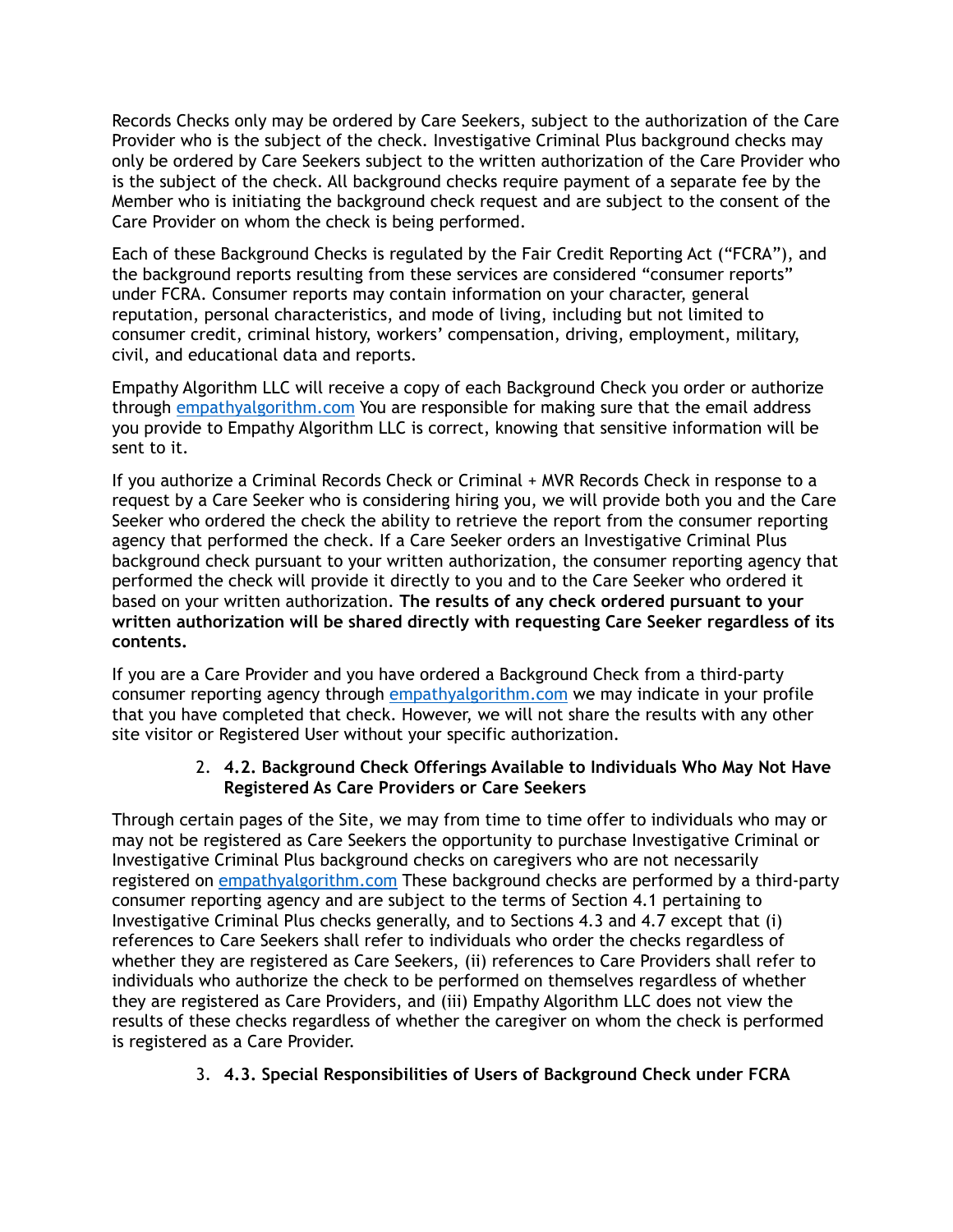The use of any background check reports obtained through the Site is governed by the federal Fair Credit Reporting Act ("FCRA") and certain state laws. If you order or request access to background check on a Care Seeker, you are considered an end user of the check, and must agree to a required End User Certification before the check will be processed. This End User Certification requires you to certify that you will comply with the FCRA and any applicable state laws, and summarizes key legal obligations. A summary of your responsibilities in using the information contained the background check can be found **[http://www.ftc.gov/tips](http://www.ftc.gov/tips-advice/business-center/guidance/using-consumer-reports-what-employers-need-know)[advice/business-center/guidance/using-consumer-reports-what-employers-need-know](http://www.ftc.gov/tips-advice/business-center/guidance/using-consumer-reports-what-employers-need-know)**. If there is negative data in a check you receive, and you choose to take "adverse action" (i.e. if you choose to pass on that individual's candidacy) on the basis of this negative data, you must agree to take certain procedural steps, which can be found at **[http://www.ftc.gov/tips](http://www.ftc.gov/tips-advice/business-center/guidance/using-consumer-reports-what-employers-need-know)[advice/business-center/guidance/using-consumer-reports-what-employers-need-know](http://www.ftc.gov/tips-advice/business-center/guidance/using-consumer-reports-what-employers-need-know)**. These include notifying the individual who is the subject of the report of your decision to take adverse action based on information contained in the report and the subject's right to contest the accuracy or completeness of the report. If you have ordered a Criminal Records Check or a Criminal+ MVR Records Check, Empathy Algorithm LLC will provide a mechanism for you to request that the consumer reporting agency who performed the check complete these steps on your behalf. If the subject contests the report with the consumer reporting agency, you are required to suspend the hiring process while the agency researches the accuracy and completeness of the report.

> 4. **4.4 Empathy Algorithm LLC May Review and Use Background Checks You Order or Authorize About Yourself**

**By registering for and using the Site or Services as an individual Care Provider, and subject to your authorization, you acknowledge and agree that Empathy Algorithm LLC may review and use any Background Checks you have ordered or authorized about yourself for the purpose of protecting the safety and integrity of our Site and its users, which may, in the case of certain Care Providers, be considered an employment purpose pursuant to the FCRA. Empathy Algorithm LLC reserves the right to terminate your membership based on the information contained in such report, even if such information was subsequently dismissed.**

If Empathy Algorithm LLC terminates your membership or access to the Site on the basis of information in a Background Check, we will notify you and provide you the name and contact information of the consumer reporting agency that created the report. We will also provide you a copy of the report unless the consumer reporting agency has already provided you a copy or access to it. You hereby represent, understand and expressly agree that Empathy Algorithm LLC does not have control over or assume any responsibility for the quality, accuracy, or reliability of the information included in these Background Checks. Furthermore, any inaccuracies in the report must be addressed with the consumer reporting agency that issued it and not [empathyalgorithm.com](http://empathyalgorithm.com)

### **4. Empathy Algorithm LLC May Order and Use Background Screenings About You**

By registering for and using the Site or Services as a Care Seeker or Care Provider, you hereby acknowledge and agree that Empathy Algorithm LLC has the right, but not the obligation, to use a third-party consumer reporting agency on an ongoing basis to use your personal information to run periodic background screenings on you for the purpose of protecting the safety and integrity of our Site and its users ("Preliminary Membership Screens"), which may, in the case of certain Care Providers, be deemed to be an employment purpose under the FCRA. Subject to certain additional disclosures and authorizations, if applicable to you as a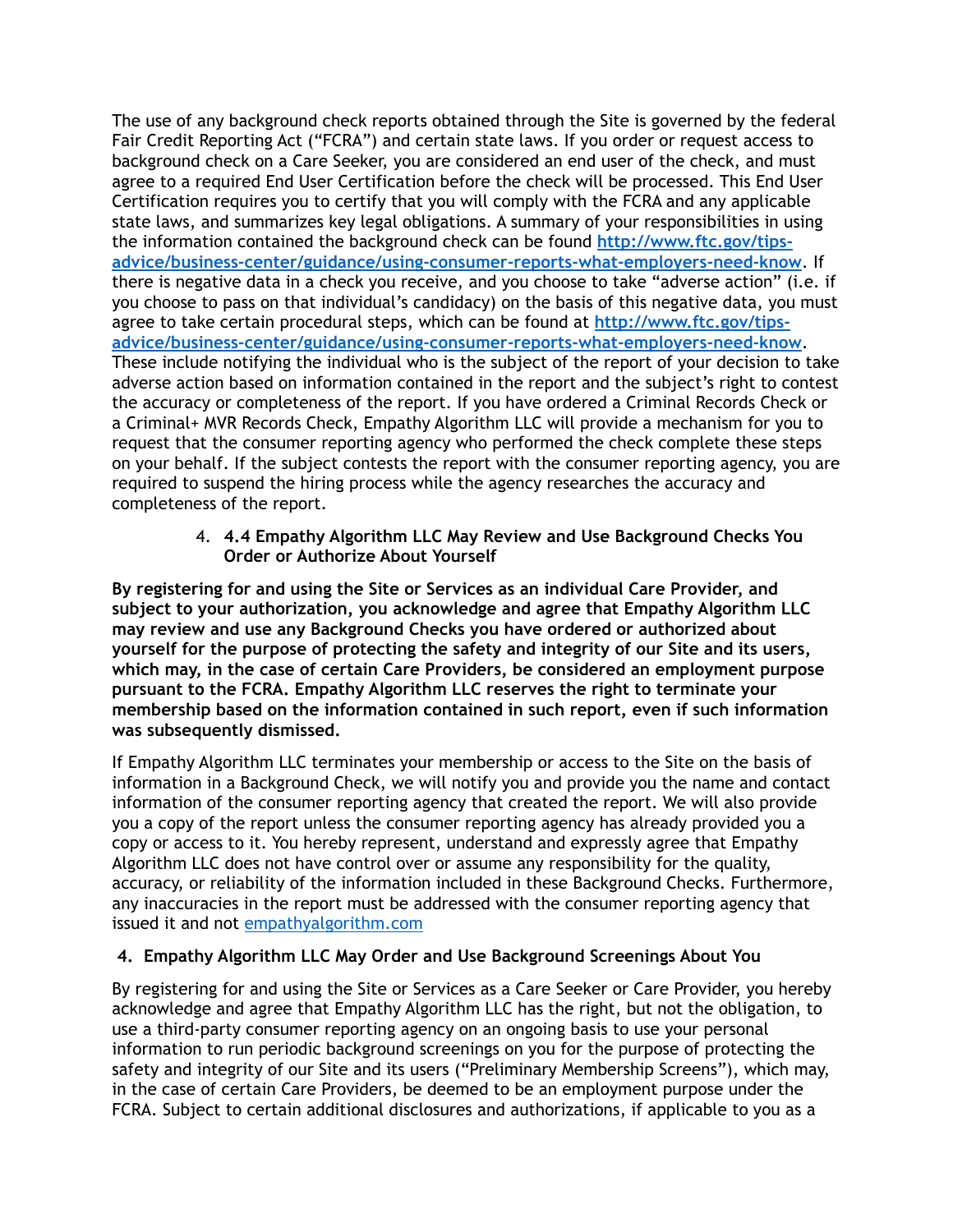Care Provider, Empathy Algorithm LLC may order these screenings when you register with Empathy Algorithm LLC and thereafter in connection with your continued use of our Services and/or interaction with our Site (such as by contacting or communicating with other members, posting or updating a job or profile, ordering or authorizing a Background Check, etc.).

These Internal Background Checks are also regulated by FCRA, and the background reports resulting from these services are considered "consumer reports" under FCRA.

You understand and agree that Empathy Algorithm LLC may review the information provided by the third-party consumer reporting agency and that Empathy Algorithm LLC retains the right to terminate your Empathy Algorithm LLC registration based on the information it receives from these checks, even if such information was subsequently changed or corrected. If Empathy Algorithm LLC terminates your membership or access to the Site on the basis of information in a background report, we will notify you and provide you the name and contact information of the consumer reporting agency that created the report. We will also provide you a copy of the report unless the consumer reporting agency has already provided you a copy or access to it. You hereby represent, understand and expressly agree that Empathy Algorithm LLC does not have control over or assume any responsibility for the quality, accuracy, or reliability of the information included in these checks. Furthermore, any inaccuracies in the report must be addressed with the consumer reporting agency that issued it (and not empathyalgorithm.com ) within the time period specified in your notice. Notwithstanding this, you agree that Empathy Algorithm LLC is under no obligation to reinstate any accounts it may have terminated even if the information that led to the termination is subsequently changed or corrected.

**BY AGREEING TO THESE TERMS AND USING OUR SITE, AND, IF APPLICABLE TO YOU AS A CARE PROVIDER, SUBJECT TO YOUR ADDITIONAL AUTHORIZATION, YOU AGREE TO ALLOW EMPATHY ALGORITHM LLC TO PERFORM THESE INTERNAL BACKGROUND CHECKS FOR THE PURPOSES DESCRIBED ABOVE. IF YOU DO NOT WANT THESE INTERNAL BACKGROUND CHECKS TO BE PERFORMED, YOU SHOULD NOT USE empathyalgorithm.com**

### 5. **4.6. Empathy Algorithm LLC May Regularly Verify Your Identity and the Accuracy of Your Representations and Warranties**

By registering as a Care Provider or Care Seeker, and, if applicable to you as a Care Provider, subject to your additional authorization, you authorize [empathyalgorithm.com](http://empathyalgorithm.com) and acknowledge that for purposes of promoting the safety and integrity of its Site and Service, Empathy Algorithm LLC reserves the right, but not the obligation, to utilize third party service providers to verify on an ongoing basis that your registration data is accurate and that the representations and warranties in Section 2 above addressing legal matters such as complaints, arrests, sex offender status, etc. are also true ("Verification Checks"). These third parties may use data from a variety of sources, under a variety of circumstances, for these site safety purposes including, without limitation, information from national criminal databases, sex offender registries, certain media streams, terrorist watch lists, criminal and fugitive watch lists, fraud watch lists, law enforcement reports, and other data.

You agree that Empathy Algorithm LLC may take such action in response to Verification Checks as it deems appropriate in its sole discretion, including without limitation suspending and/or terminating your membership, should it determine that you have violated any representation or warranty or any other provision of these Terms or are otherwise unsuitable for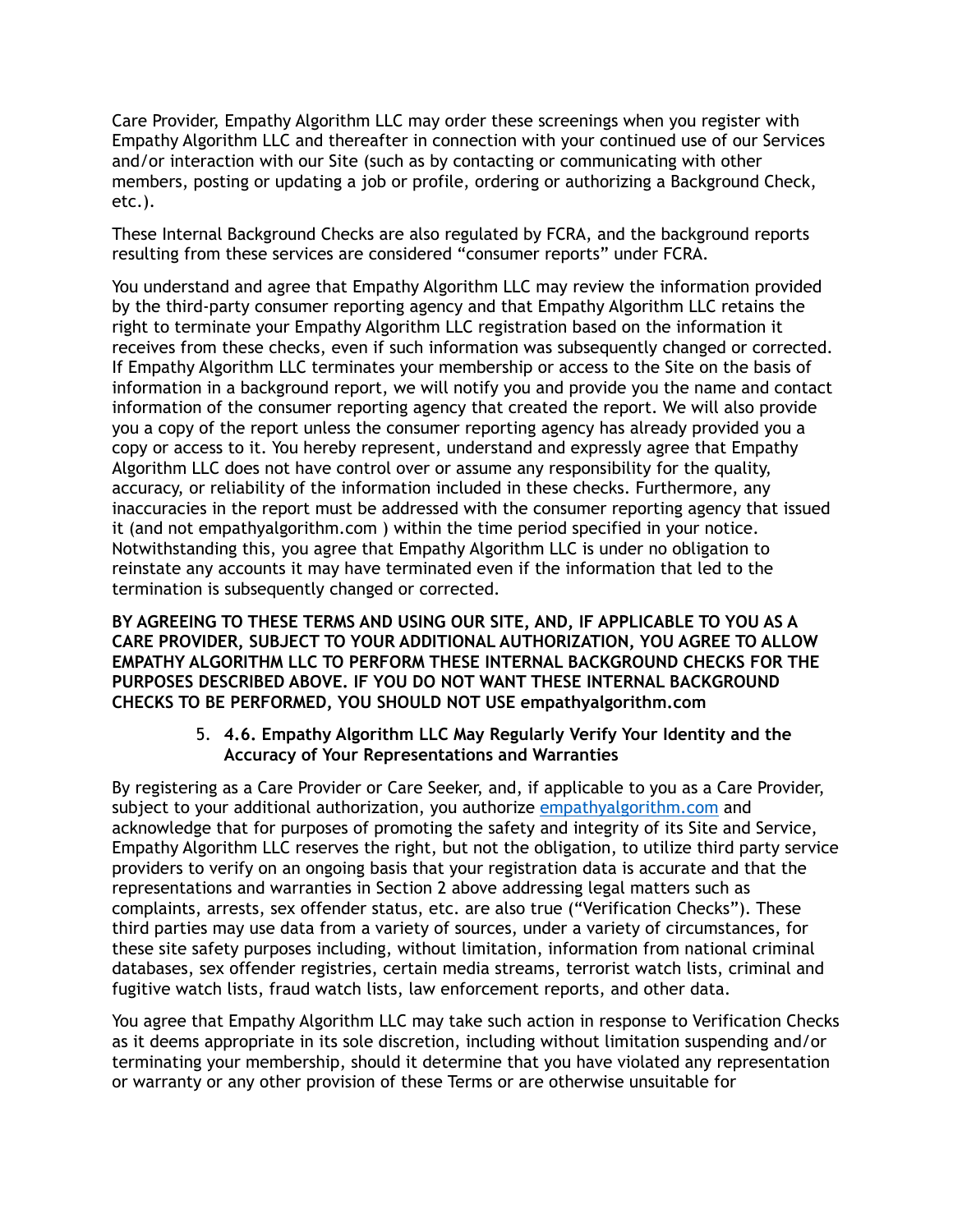[empathyalgorithm.com](http://empathyalgorithm.com) also hereby represent, understand and expressly agree that Empathy Algorithm LLC does not have control over or assume any responsibility for the quality, accuracy, or reliability of the information included in a Verification Check. We do not typically communicate the results of a Verification Check to any third party, though we reserve the right to do so for law enforcement or other safety-related purposes in accordance with applicable laws.

**BY AGREEING TO THESE TERMS, AND, IF APPLICABLE TO YOU AS A CARE PROVIDER SUBJECT TO YOUR ADDITIONAL AUTHORIZATION, YOU AGREE TO ALLOW EMPATHY ALGORITHM LLC TO PERFORM THE VERIFICATION CHECKS DESCRIBED ABOVE. IF YOU DO NOT WANT THESE VERIFICATION CHECKS TO BE PERFORMED, YOU SHOULD NOT USE** [empathyalgorithm.com](http://empathyalgorithm.com)

> 6. **4.7 Important Limitations About Background Checks; Release of Liability for Results of Background Checks, Internal Background Checks, and Verification Checks**

**SPECIAL NOTICE FOR MASSACHUSETTS AND NEW HAMPSHIRE:** Criminal County Searches conducted in Massachusetts and New Hampshire as part of the Criminal Records Check and the Criminal+MVR Records Check (for individuals who are believed to have lived in one or both of these states during the seven years preceding the background check request) search only the Superior Court and a single District Court in the county seat or its equivalent for each county listed below. Criminal records (including misdemeanors and felonies) from other courts in these states will not be searched.

This is an illustrative, non-comprehensive, list of certain state and county limitations of the background checks offered through [empathyalgorithm.com](http://empathyalgorithm.com) additional limitations may apply in certain jurisdictions, including on the federal level. For example, for many states only certain registered sex offender information is reported, and for many states, only a subset of felony convictions are reported (and not any misdemeanors, charges or arrest records).

In addition to legal and reporting system limitations of background checks, each check is performed with the authorization of the person being checked, using information he or she provides, such as home address, social security number, date of birth, and name. If a candidate provides incorrect information, the check might be run with inaccurate identifying data, which can impact the validity of the criminal check. Finally, criminal records are not always reported accurately or promptly, and human and electronic error can result in inaccurate or incomplete reporting. Consequently, even the most comprehensive background check offered may not disclose the existence of all criminal records in all jurisdictions.

If you decide to access, use, or share information provided by a Background Check, you agree to do so in accordance with applicable law. You also agree to release, indemnify and hold harmless Empathy Algorithm LLC from any loss, liability, injury, death, damage, or costs that may result from your use of, reliance on, or sharing of the information contained in a Background Check regardless of the cause, including, without limitation, due to the inaccuracy or incompleteness of any such information.

You expressly acknowledge that Empathy Algorithm LLC has no obligation to perform Background Checks, Internal Background Checks, or Verification Checks on any Registered Users. To the extent Empathy Algorithm LLC performs such checks on certain Registered Users, the checks are limited and should not be taken as complete, accurate, up-to-date or conclusive evidence of the accuracy of any information those users have provided or of their eligibility to use the Services.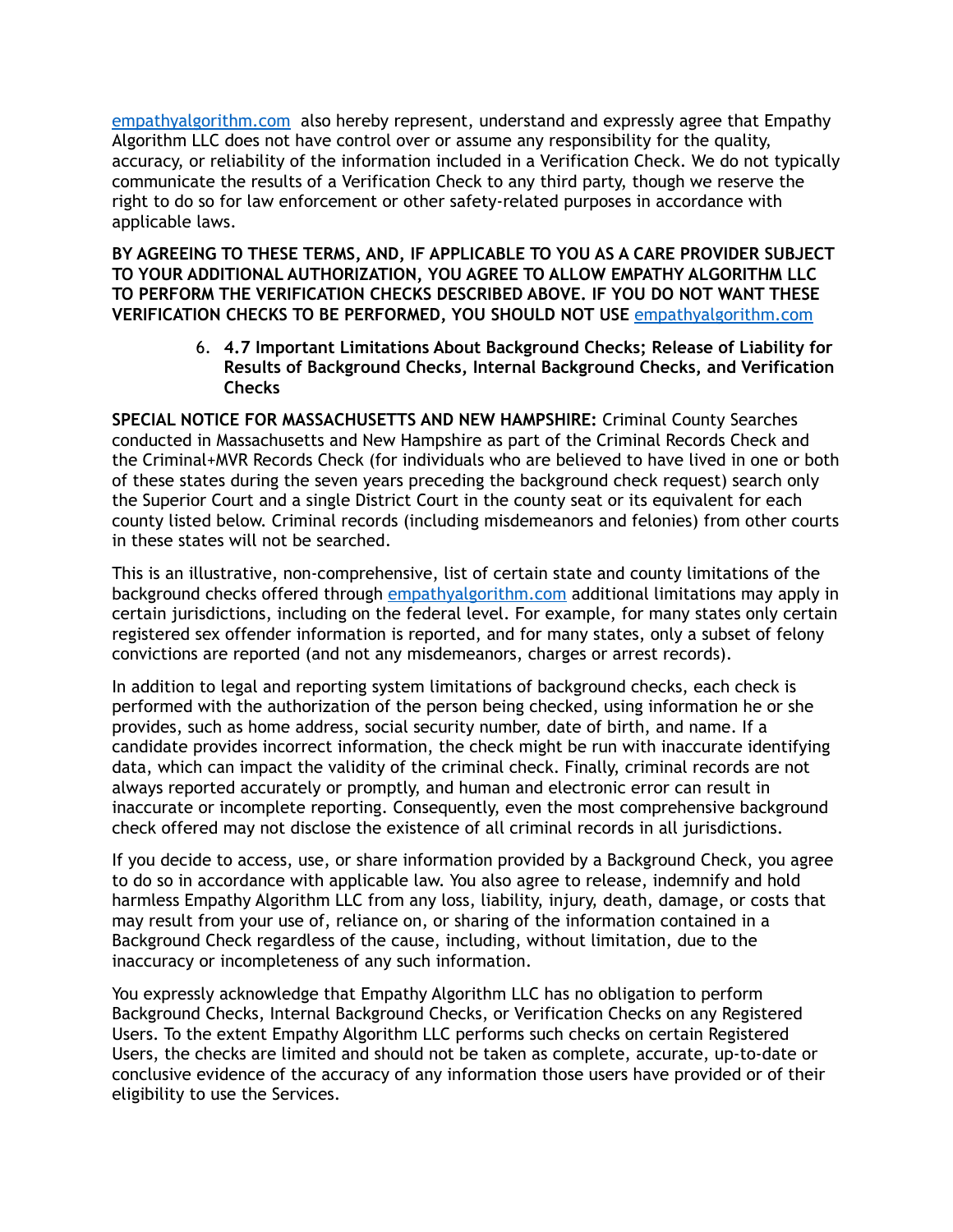# **5. Termination**

Empathy Algorithm LLC reserves the right, in its sole discretion, to immediately terminate your access to all or part of the Empathy Algorithm LLC Site and/or Services, to remove your profile and/or any content posted by or about you from the Site, and/or to terminate your account with [empathyalgorithm.com](http://empathyalgorithm.com) with or without notice for any reason or no reason in its sole discretion, including without limitation if Empathy Algorithm LLC should determine that you are not eligible to use the Services, have violated any terms stated herein or in any of the Additional Terms, are not suitable for participation as a Registered User, have mis-used or mis-appropriated Site content, including but not limited to use on a "mirrored," competitive, or third-party site. Upon termination, Empathy Algorithm LLC shall be under no obligation to provide you with a copy of any content posted by or about you on the Site. If we terminate your registration, we have no obligation to notify you of the reason, if any, for your termination.

**Following any termination of any individual's use of the Site or the Services, Empathy Algorithm LLC reserves the right to send a notice thereof to other Registered Users with whom we believe the individual has corresponded.** Our decision to terminate an individual's registration and/or to notify other Registered Users with whom we believe the individual has corresponded does not constitute, and should not be interpreted or used as information bearing on, the individual's character, general reputation, personal characteristics, or mode of living.

# **6. Privacy**

Empathy Algorithm LLC uses the information you provide on the Site or via the Services or in accordance with our **[Privacy Policy](https://www.care.com/privacy-policy-p1013.html)**. For more information, see our full Privacy Policy, the terms of which are incorporated herein.

# **7. Links To External Sites**

Links from the Site to external sites (including external sites that are framed by [empathyalgorithm.com](http://empathyalgorithm.com) inclusion of advertisements and other third-party content do not constitute an endorsement by Empathy Algorithm LLC of such sites or the content, products, advertising and other materials presented on such sites or of the products and services that are the subject of such third-party content, but are for users' reference and convenience.

Users access them at their own risk. It is the responsibility of the user to evaluate the content and usefulness of the information obtained from other sites. Empathy Algorithm LLC does not control such sites, and is not responsible for their content.

Users further acknowledge that use of any site or content controlled, owned or operated by third parties is governed by the terms and conditions of use for those sites, and not by [empathyalgorithm.com](http://empathyalgorithm.com)**'**s Terms of Use and Privacy Policy. Empathy Algorithm LLC expressly disclaims any liability derived from the use and/or viewing of links that may appear on this Site. All users hereby agree to hold Empathy Algorithm LLC harmless from any liability that may result from the use of links that may appear on the Site.

# **8. Payment And Refund Policy**

In order to utilize some Empathy Algorithm LLC Services or product offerings, the user of such Services or product offerings must pay Empathy Algorithm LLC either a recurring subscription, one-time, or other fees. In addition, the user is responsible for any state or local sales taxes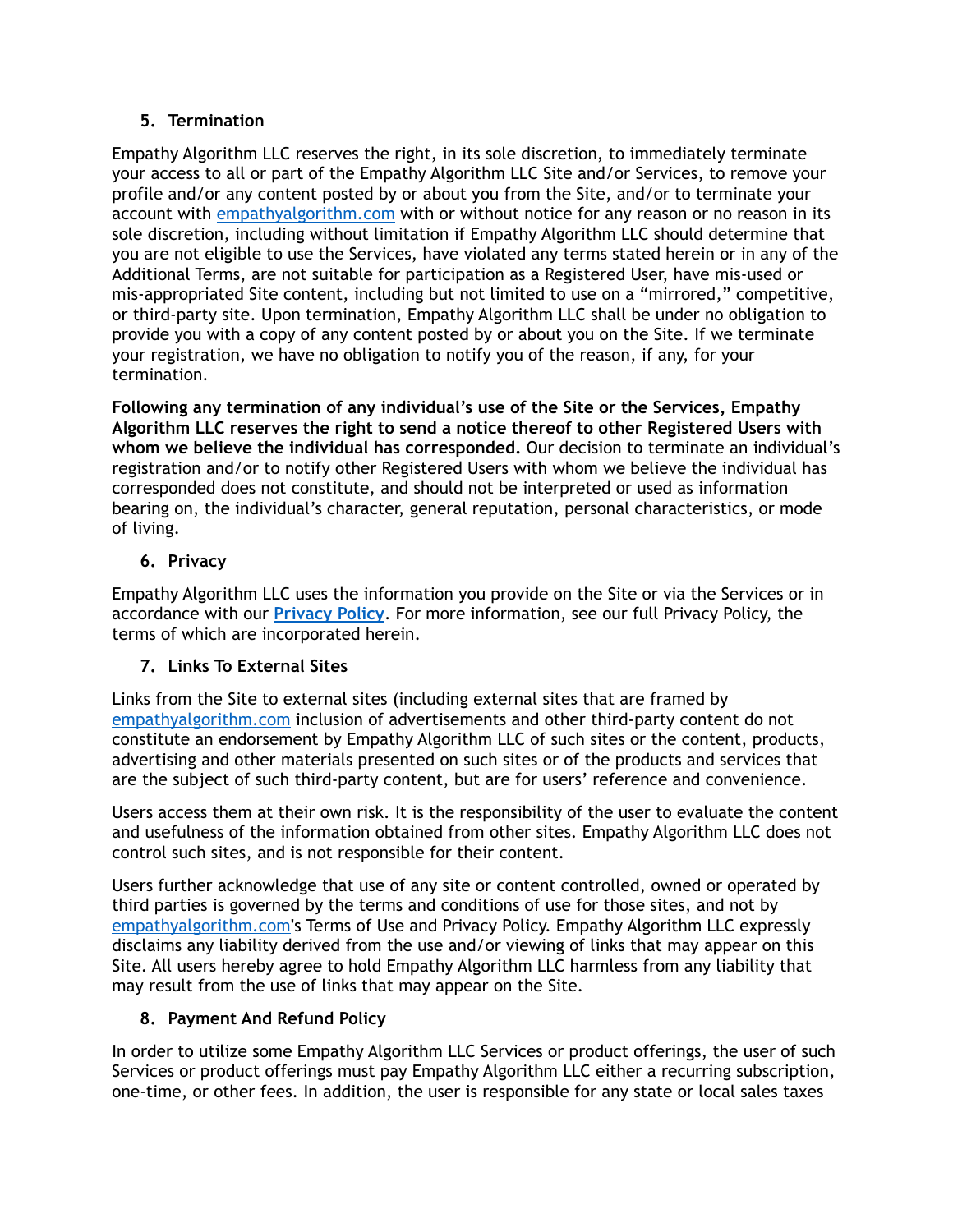associated with the Services or product offerings purchased. Notwithstanding the foregoing, for certain Care Seekers who enroll in Empathy Algorithm LLC and receive access to a paid membership subscription through their employer's benefits program, the related subscription fee is paid by their employer, and the Care Seeker has no obligation to pay the automatically renewing subscription fee associated with such subscription so long as the subscription remains part of the employer's benefits program.

# **1. 8.1 Billing and Payment**

If you sign up for a Empathy Algorithm LLC paid membership subscription, you agree to pay Empathy Algorithm LLC all subscription charges associated with the plan you subscribe to as described on the Site at the time you subscribe and provide your payment information. You also authorize [empathyalgorithm.com](http://empathyalgorithm.com) or a third-party payment processor that works on our behalf, to charge your chosen payment method according to the terms of the plan to which you subscribe. The subscription period and the amount and frequency of the charges will vary depending on the subscription plan you select. Empathy Algorithm LLC reserves the right to correct any errors or mistakes that it makes even if it has already requested or received payment.

To the extent you elect to purchase other Services or product offerings we may offer for a fee, you authorize Empathy Algorithm LLC to charge your chosen payment provider for the Services and/or products you purchase. You agree that if Empathy Algorithm LLC already has your credit card on file as a result of prior purchases you have made, we may charge that credit card for the additional Services/products you purchase.

# **2. 8.2 Automatic Subscription Renewal and Cancellation**

**EMPATHY ALGORITHM LLC PAID MEMBERSHIP SUBSCRIPTIONS WILL CONTINUE INDEFINITELY UNTIL CANCELLED BY THE USER. AFTER YOUR INITIAL SUBSCRIPTION COMMITMENT PERIOD, AND AGAIN AFTER ANY SUBSEQUENT SUBSCRIPTION PERIOD, YOUR SUBSCRIPTION WILL AUTOMATICALLY RENEW FOR AN ADDITIONAL EQUIVALENT PERIOD AS THE SUBSCRIPTION TERM YOU ORIGINALLY SELECTED AND AT THE SUBSCRIPTION RATE AND FREQUENCY DISCLOSED TO YOU ON THE SITE WHEN YOU ORIGINALLY SUBSCRIBED, UNLESS OTHERWISE PROVIDED AT THE TIME YOU SUBSCRIBED. IF YOU SIGN UP FOR A PAYMENT PLAN THAT ALLOWS YOU TO BE CHARGED MONTHLY OVER THE SUBSCRIPTION PERIOD AND YOU DECIDE TO CANCEL YOUR SUBSCRIPTION DURING THE SUBSCRIPTION PERIOD, YOU ACKNOWLEDGE AND AGREE THAT YOU WILL CONTINUE TO BE BILLED FOR THE SUBSCRIPTION ON A MONTHLY BASIS UNTIL ITS ORIGINALLY SCHEDULED EXPIRATION DATE.**

You may cancel your paid membership subscription at any time by following the instructions on your **account settings** page or contacting [empathyalgorithm.com](http://empathyalgorithm.com) customer service department at support**@empathyalgorithm.com**. If you cancel your subscription, you typically will be permitted to use your subscription until the end of your then-current subscription term. Your subscription will not be renewed after your then-current term expires, but your payment method will be charged, and you will be required to pay, any cancellation or other fees associated with your early termination and disclosed to you at the time you signed up for the subscription plan.

# **3. 8.3 Free Trial Offers**

Empathy Algorithm LLC may offer limited-time free trial subscriptions to certain users from time-to-time. Users who sign up for a Empathy Algorithm LLC Service on a free trial basis may have limited access to the Service and/or features of the Site. If a user signs up for a free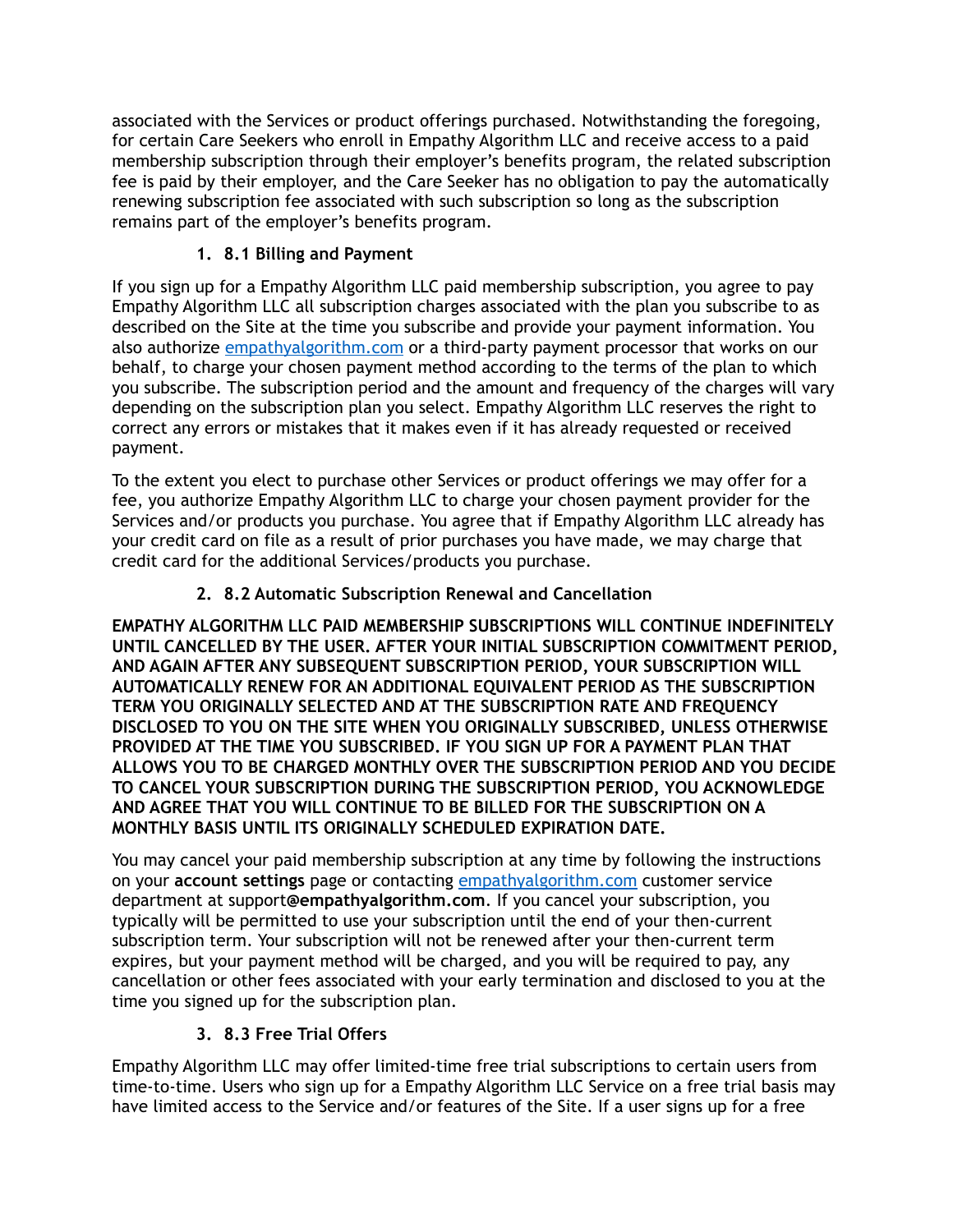trial subscription, unless he or she cancels before the expiration of the free trial period, the user will be charged the price then in effect for a subscription to the Service, unless otherwise informed by Empathy Algorithm LLC at the time of original subscription. If a user does not want to continue with the Service after the expiration of the free trial period, the Care Seeker or Care Provider must downgrade or cancel their subscription, and request a refund of the subscription fee within thirty (30) days of being charged the subscription fee for the Service. Upon cancellation, the Care Seeker or Care Provider's credit card will be refunded for the amount of the most recent subscription charge so long as he or she has not used the subscription after the expiration of the free trial period.

## **4. 8.4 Credits**

If you are a Care Provider, you may purchase or receive credits ("Credits") to be used where required to apply for or enhance your application to certain jobs posted by certain Care Seekers, or for other goods or services as described on the Site. If you purchase Credits, you agree to pay Empathy Algorithm LLC the price indicated on the Site at the time you make your purchase. Credits have no monetary or cash value, and your purchase or receipt of Credits does not represent a pre-funding of stored value that can be accessed or used in the future for any purpose. Credits cannot be sold, transferred or exchanged for "real world" money or cash. You agree that all sales of Credits are final and non-refundable and you are not entitled to a refund of any unused Credits, including in the event that you close your account or your registration is terminated by us in accordance with Section 5 above. Credits expire as described on the Site at the time you purchase or receive them. Upon expiration, we have the right but not the obligation to redeem any remaining Credits for other goods or services, which shall be identified at our sole discretion.

# **5. 8.5 Refund Policy**

**Except as set forth in these Terms or as described on the Site at the time you make a purchase, all payments for services/products are non-refundable and there are no refunds or credits for unused or partially used services/products or service/product cancellations.** Notwithstanding the foregoing, if you have a paid membership subscription that is automatically renewed, we will refund the most recent charge to your credit card if: (i) you have not used your subscription during the current subscription renewal period and (ii) you downgrade or cancel your membership and request a refund of the most recent charge to your credit card within thirty (30) days of the most recent charge. Any such refunds will apply only to the most recent charge, regardless of how such refund request is made, for example, whether to Empathy Algorithm LLC or to your credit card company. Additionally, if you are a Care Seeker and you post a bona fide job during your initial paid membership subscription period, we will refund your initial paid membership subscription charge if: (a) you do not receive any responses to your first job posting within three (3) days of posting and (b) you contact us within thirty (30) days of your initial subscription charge to downgrade or cancel your membership and have not continued to use your account within that period. In addition, Empathy Algorithm LLC reserves the right to immediately downgrade or cancel your membership after payment of your refund. Empathy Algorithm LLC does not provide refunds or credits under any other circumstances, unless it determines in its sole discretion that a refund or credit is warranted due to extenuating circumstances, such as a duplicate account.

# **9. Release of Liability for Conduct and Disputes**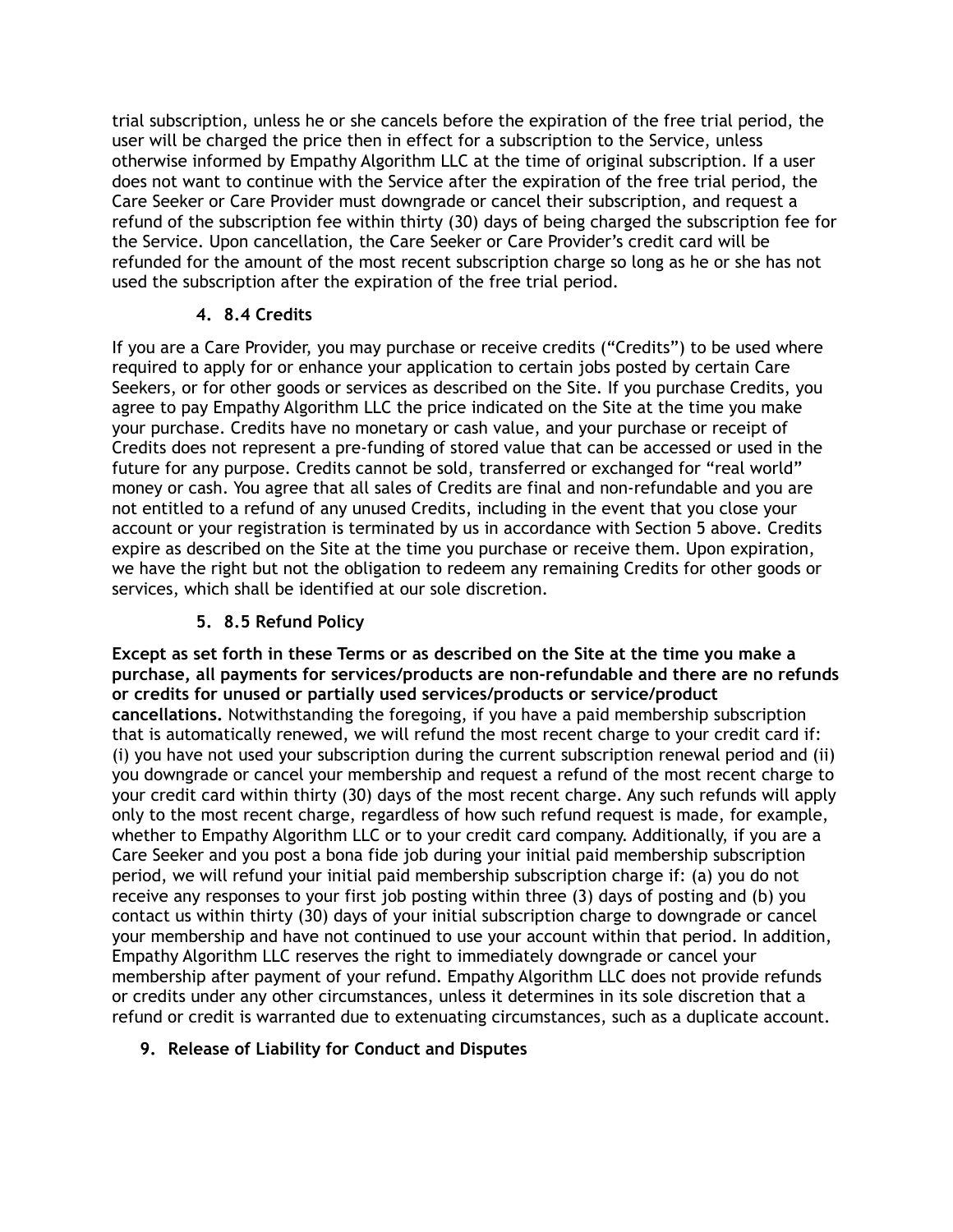Empathy Algorithm LLC is not an employer of Care Providers. Care Seekers may seek the services of a Care Provider through the use of the Site or Services, and Care Providers may post profiles and submit proposals to Care Seekers regarding their services.

In some instances, such as through the Assisted Search and Senior Care Planning Services, we or Care Concierge may provide Care Seekers a customized list of potential individuals, companies and/or agencies to consider based on the information the Care Seeker provides us regarding their and their loved one's needs and preferences. However, if a Care Seeker agrees on the provision of services from an individual, company or agency we or Care Concierge identifies through any of those Services, such agreement is solely between the Care Seeker and the Care Provider; neither Empathy Algorithm LLC nor Care Concierge is a party to any such agreement.

In some instances, such as through the Backup Care Service, the third parties we or Care Concierge contract with to provide services in support of that Service select the individual Backup Care Providers from their agency who provide the backup or senior care service. We and Care Concierge contract with reputable agencies that have entered into an agreement with us pursuant to which they represent that each of their individual Backup Care Providers has passed a screening process including background and reference checks. However, each such agency operates independently of Empathy Algorithm LLC and is not under our control. Any issues concerning the conduct of a Care Seeker or Care Provider including, without limitation, the services received by the Care Seeker or payment due to the Care Provider, must be resolved directly by the Care Seeker and the Care Provider. Empathy Algorithm LLC will not be held responsible and expressly disclaims any liability whatsoever for any claims, demands or damages direct or indirect of every kind and nature, known and unknown, suspected and unsuspected, disclosed and undisclosed, arising out of or in any way connected with such issues.

By using this Site or our Services, you hereby represent, understand, and expressly agree to hold Empathy Algorithm LLC harmless for any claim or controversy that may arise out of the actions of or relationship between you and any Care Seeker, Care Provider or other user(s) of the Site that are not Backup Care Providers employed by our subsidiary, Care Concierge. You agree to take reasonable precautions in all interactions with Care Seekers, Care Providers or other users of the Site or the Services, particularly if you decide to meet offline.

Except with respect to Teen Providers (as described in Section 3.3), Empathy Algorithm LLC is intended for people 18 or over. Empathy Algorithm LLC will not knowingly collect any information from individuals under 13. Should we determine that you do not meet the age requirements for using our Site or Services, your registration will be terminated immediately.

### **10.Disclaimers; Limitations; Waivers; Indemnification**

### **1. 11.1. No Warranty**

The information and materials contained on the Site, including text, graphics, information, links or other items are provided "as is," "as available." Further, opinions, advice, statements, offers, or other information or content made available through the Services, but not directly by [empathyalgorithm.com](http://empathyalgorithm.com) are those of their respective authors, and should not necessarily be relied upon. Such authors are solely responsible for such content. **EMPATHY ALGORITHM LLC DOES NOT: (1) WARRANT THE ACCURACY, ADEQUACY OR COMPLETENESS OF THIS INFORMATION AND MATERIALS; (2) ADOPT, ENDORSE OR ACCEPT RESPONSIBILITY FOR THE ACCURACY OR RELIABILITY OF ANY OPINION, ADVICE, OR STATEMENT MADE BY**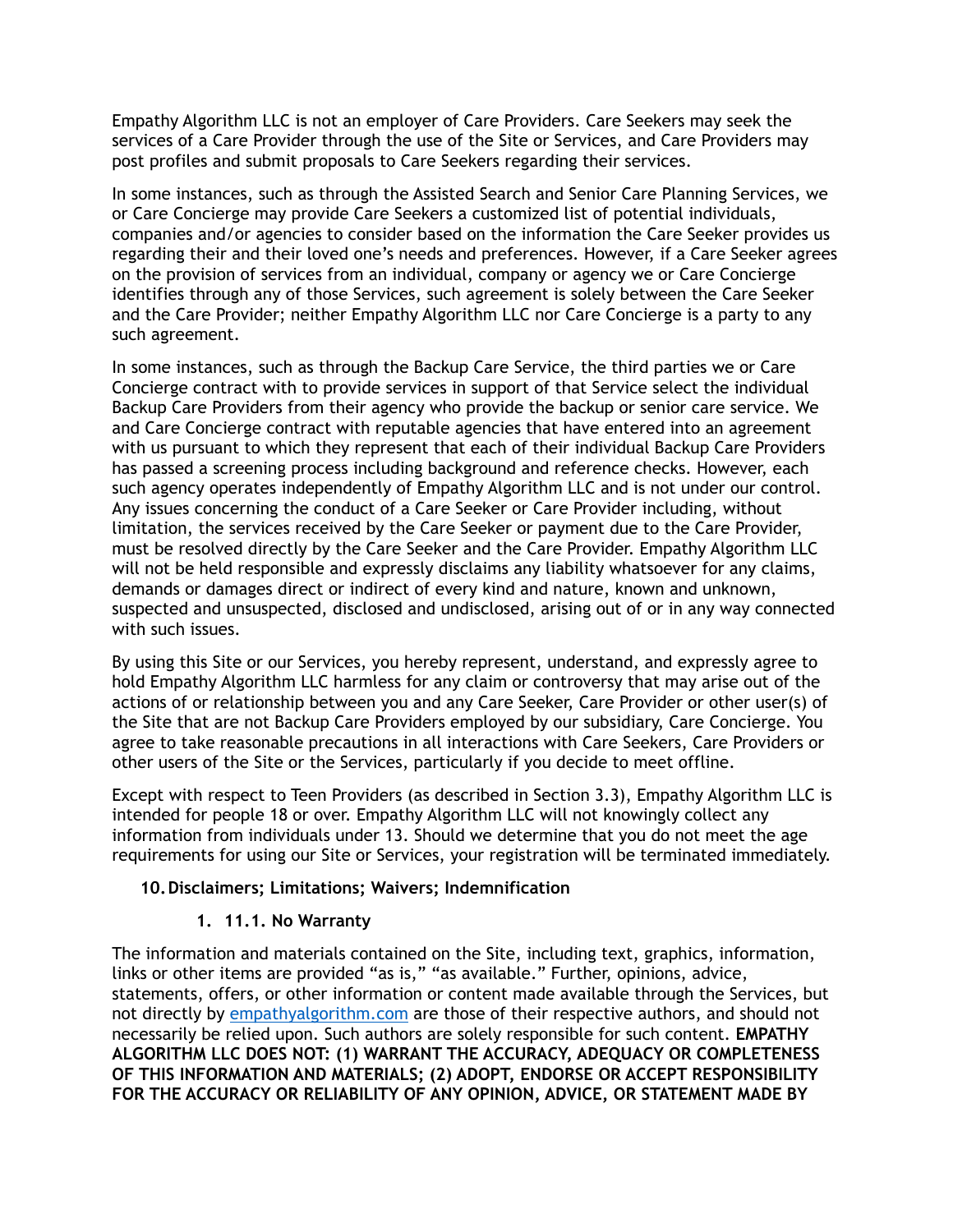**ANY PARTY OTHER THAN** [empathyalgorithm.com](http://empathyalgorithm.com) **(3) WARRANT THAT YOUR USE OF THE SITE OR SERVICES WILL BE SECURE, FREE FROM COMPUTER VIRUSES, UNINTERRUPTED, ALWAYS AVAILABLE, ERROR-FREE OR WILL MEET YOUR REQUIREMENTS, OR THAT ANY DEFECTS IN THE SERVICES WILL BE CORRECTED; OR (4) GIVE ANY WARRANTIES OF FITNESS FOR A PARTICULAR PURPOSE OR NON-INFRINGEMENT OF THIRD PARTY RIGHTS. TO THE EXTENT PERMITTED BY APPLICABLE LAW, EMPATHY ALGORITHM LLC EXPRESSLY EXCLUDES ALL CONDITIONS, WARRANTIES AND OTHER TERMS WHICH MIGHT OTHERWISE BE IMPLIED BY STATUTE, COMMON LAW OR THE LAW OF EQUITY AND DISCLAIMS LIABILITY FOR ERRORS OR OMISSIONS IN THIS INFORMATION AND MATERIALS.**

**IN ADDITION, AND WITHOUT LIMITING THE FOREGOING, EMPATHY ALGORITHM LLC MAKES NO REPRESENTATION OR WARRANTIES OF ANY KIND WHETHER EXPRESS OR IMPLIED REGARDING THE SUITABILITY OF ANY USER OF OUR SITE TO PROVIDE SERVICES AS A CARE PROVIDER OR TO EMPLOY THE SERVICES OF A CARE PROVIDER.**

**WITH RESPECT TO CORPORATE CARE SEEKERS, THE INFORMATION AND MATERIAL CONTAINED ON THE SITE IS PROVIDED FOR YOUR INTERNAL USE ONLY AND MAY NOT BE COPIED OR REDISTRIBUTED FOR ANY REASON. THIS INFORMATION IS PROVIDED "AS IS" WITHOUT WARRANTY OF ANY KIND. THE INFORMATION IS THE INTELLECTUAL PROPERTY OF THE CORPORATE CARE SEEKER, EMPATHY ALGORITHM LLC OR ITS INFORMATION PROVIDERS. IN NO EVENT WILL EMPATHY ALGORITHM LLC OR ITS INFORMATION PROVIDERS BE LIABLE IN ANY WAY WITH REGARD TO SUCH INFORMATION. YOUR USE OF THE INFORMATION MUST IN ALL CASES COMPLY WITH ALL APPLICABLE LAWS AND REGULATIONS.**

# **2. 11.2. Assumption of Risk**

You assume all risk when using the Site and the Services, including but not limited to all of the risks associated with any online or offline interactions with users of the Site or the Services. You agree to take all necessary precautions, including but not limited to reviewing the recommendations set forth in [empathyalgorithm.com](http://empathyalgorithm.com) when interacting with other site visitors or Registered Users.

# **3. 11.3. Limitation of Liability**

**Incidental Damages and Aggregate Liability.** In no event will Empathy Algorithm LLC be liable for any indirect, special, incidental, or consequential damages, losses or expenses arising out of or relating to the use or inability to use the Site or Services, including without limitation damages related to any information received from the Site or Services, removal of content from the Site, including profile information, any email distributed to any user or any linked web site or use thereof or inability to use by any party, or in connection with any termination of your subscription or ability to access the Site or Services, failure of performance, error, omission, interruption, defect, delay in operation or transmission, computer virus or line or system failure, even if [empathyalgorithm.com](http://empathyalgorithm.com) representatives thereof, are advised of the possibility of such damages, losses or expenses. UNDER NO CIRCUMSTANCES WILL [empathyalgorithm.com](http://empathyalgorithm.com) AGGREGATE LIABILITY, IN ANY FORM OF ACTION WHATSOEVER IN CONNECTION WITH THIS AGREEMENT OR THE USE OF THE SERVICES OR THE SITE, EXCEED THE PRICE PAID BY YOU FOR YOUR ACCOUNT, OR, IF YOU HAVE NOT PAID EMPATHY ALGORITHM LLC FOR THE USE OF ANY SERVICES, THE AMOUNT OF \$25.00.

**No Liability for non-Empathy Algorithm LLC Actions.** IN NO EVENT WILL EMPATHY ALGORITHM LLC BE LIABLE FOR ANY DAMAGES WHATSOEVER, WHETHER DIRECT, INDIRECT, GENERAL, SPECIAL, COMPENSATORY, AND/OR CONSEQUENTIAL, ARISING OUT OF OR RELATING TO THE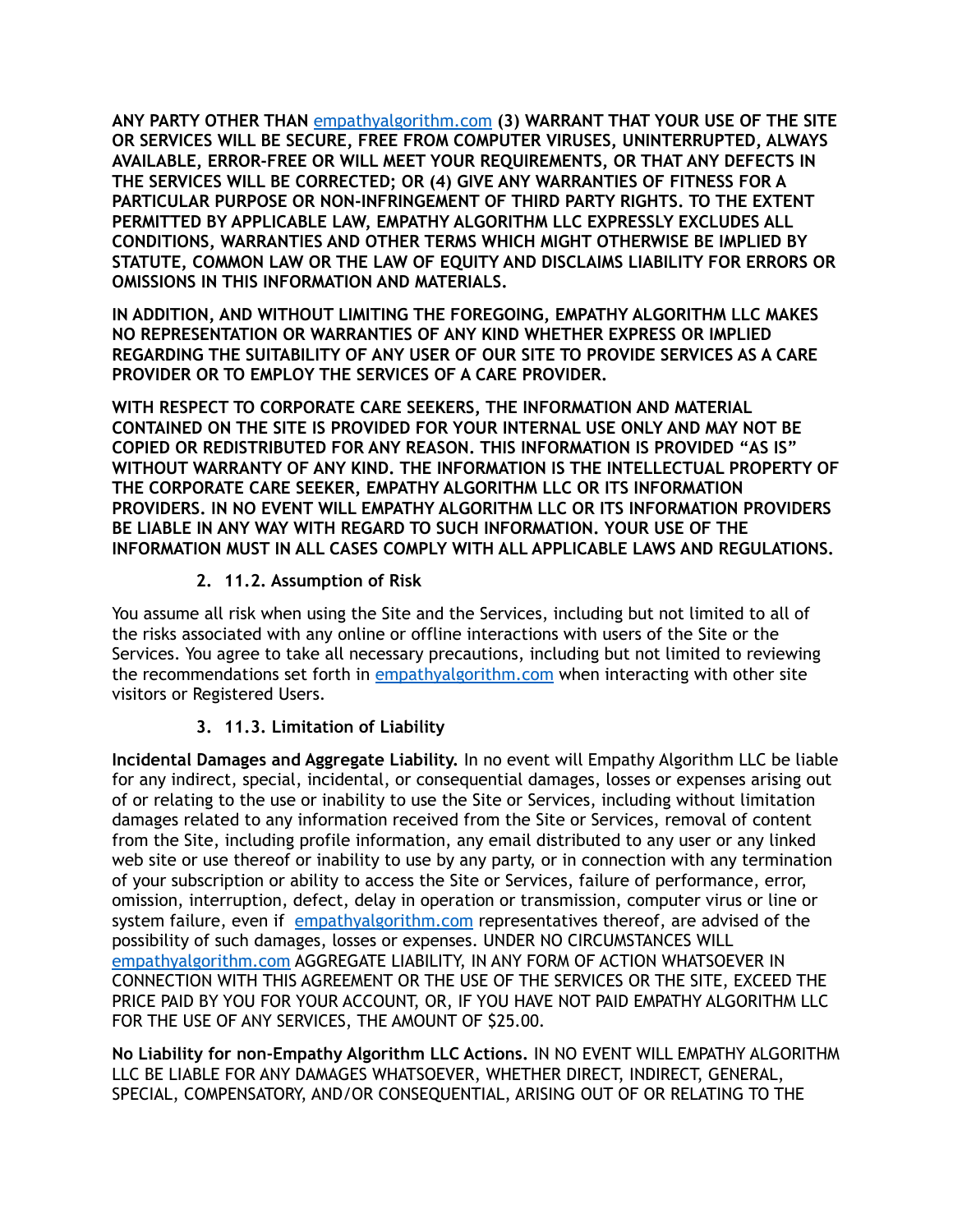CONDUCT OF YOU OR ANYONE ELSE IN CONNECTION WITH THE USE OF THE SITE OR THE SERVICES OR ANY AGREEMENT OR RELATIONSHIP FORMED USING THE SITE OR SERVICE, INCLUDING WITHOUT LIMITATION, BODILY INJURY, EMOTIONAL DISTRESS, AND/OR ANY OTHER DAMAGES RESULTING FROM ANYONE'S RELIANCE ON INFORMATION OR OTHER CONTENT POSTED ON THE SITE, OR TRANSMITTED TO OR BY ANY USERS OR ANY OTHER INTERACTIONS WITH OTHER REGISTERED USERS OF THE SITE OR SERVICES, WHETHER ONLINE OR OFFLINE. THIS INCLUDES ANY CLAIMS, LOSSES OR DAMAGES ARISING FROM THE CONDUCT OF USERS WHO HAVE REGISTERED UNDER FALSE PRETENSES OR WHO ATTEMPT TO DEFRAUD OR HARM YOU.

In addition to the preceding paragraphs of this section and other provisions of these Terms, any advice that may be posted on the Site is for informational purposes only and is not intended to replace or substitute for any professional financial, medical, legal, or other advice. Empathy Algorithm LLC makes no representations or warranties and expressly disclaims any and all liability concerning any treatment, action by, or effect on any person following the information offered or provided within or through the Site. If you have specific concerns or a situation arises in which you require professional or medical advice, you should consult with an appropriately trained and qualified specialist.

# **4. 11.4. Indemnification**

By agreeing to these Terms, users of the Site and Services agree to indemnify, defend and hold harmless Empathy Algorithm LLC and its Affiliates from and against any and all claims, losses, expenses or demands of liability, including reasonable attorneys' fees and costs incurred by Empathy Algorithm LLC and its Affiliates in connection with any claim by a third party (including an intellectual property claim) arising out of (i) materials and content you submit, post or transmit through the Site, (ii) use of the Site or Services by you in violation of these Terms of Use or in violation of any applicable law, or (iii) any relationship or agreement formed with a Care Seeker or Care Provider using the Site or Services. Users further agree that they will cooperate as reasonably required in the defense of such claims. Empathy Algorithm LLC and its Affiliates reserve the right, at their own expense, to assume the exclusive defense and control of any matter otherwise subject to indemnification by users, and users shall not, in any event, settle any claim or matter without the written consent of [empathyalgorithm.com](http://empathyalgorithm.com) further agree to hold harmless Empathy Algorithm LLC and its Affiliates from any claim arising from a third party's use of information or materials of any kind that users post to the Site.

# **11.Agreement to Arbitrate**

# **1. 13.1 Agreement to Arbitrate**

This Section 13 is referred to in these Terms as the "Arbitration Agreement". Unless you optout in accordance with the opt-out procedures set forth in Section 13.8 below, you agree that all claims relating to or arising out of these Terms or the breach thereof, whether sounding in contract, tort, or otherwise that have arisen or may arise between you and Empathy Algorithm LLC or a Empathy Algorithm LLC Affiliate, whether relating to these Terms (including any alleged breach thereof), the Services, the Site, or otherwise, shall be resolved exclusively through **final and binding arbitration, rather than a court,** in accordance with the terms of this Arbitration Agreement, except you may assert individual claims in small claims court, if your claims qualify. Your rights will be determined by a **neutral arbitrator, not a judge or jury**. The Federal Arbitration Act governs the interpretation and enforcement of this Arbitration Agreement.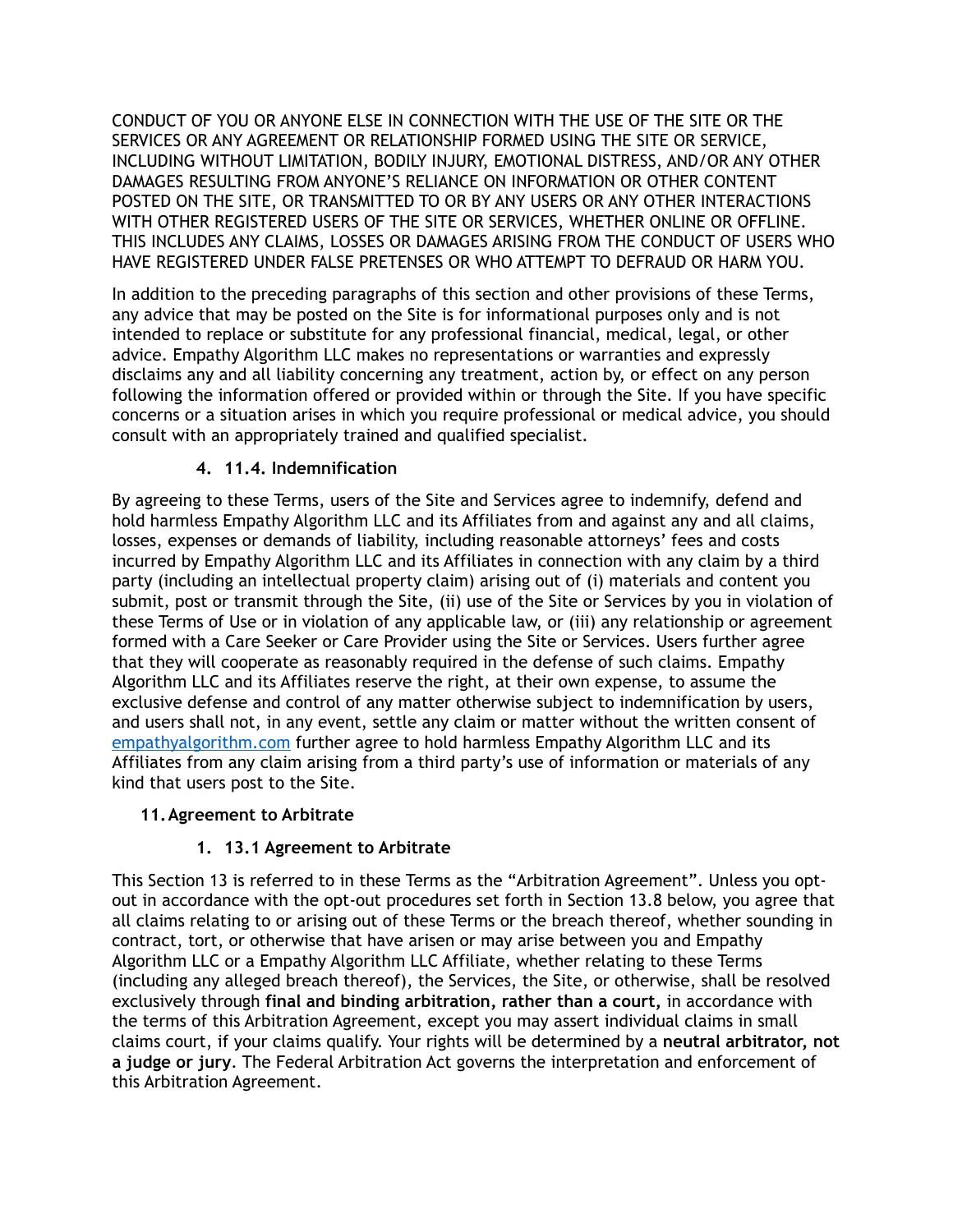**2. 13.2 Prohibition of Class and Representative Actions and Non-Individualized Relief** 

**YOU AND EMPATHY ALGORITHM LLC AGREE THAT EACH OF US MAY BRING CLAIMS AGAINST THE OTHER ONLY ON AN INDIVIDUAL BASIS AND NOT AS A PLAINTIFF OR CLASS MEMBER IN ANY PURPORTED CLASS OR REPRESENTATIVE ARBITRATION, ACTION OR PROCEEDING. UNLESS BOTH YOU AND EMPATHY ALGORITHM LLC EXPRESSLY AGREE OTHERWISE, THE ARBITRATOR MAY NOT CONSOLIDATE OR JOIN MORE THAN ONE PERSON'S OR PARTY'S CLAIMS AGAINST EMPATHY ALGORITHM LLC AND MAY NOT OTHERWISE PRESIDE OVER ANY FORM OF A CONSOLIDATED, REPRESENTATIVE, OR CLASS PROCEEDING. ALSO, THE ARBITRATOR MAY AWARD RELIEF (INCLUDING MONETARY, INJUNCTIVE, AND DECLARATORY RELIEF) ONLY IN FAVOR OF THE INDIVIDUAL PARTY SEEKING RELIEF AND ONLY TO THE EXTENT NECESSARY TO PROVIDE RELIEF NECESSITATED BY THAT PARTY'S INDIVIDUAL CLAIM(S). ANY RELIEF AWARDED CANNOT AFFECT OTHER EMPATHY ALGORITHM LLC USERS.** If any court or arbitrator determines that the class action waiver set forth in this paragraph is void or unenforceable for any reason or that an arbitration can proceed on a class basis, then the arbitration provision set forth above shall be deemed null and void in its entirety and the parties shall be deemed to have not agreed to arbitrate disputes.

# **3. 13.3 Pre-Arbitration Dispute Resolution**

Empathy Algorithm LLC is always interested in resolving disputes amicably and efficiently. So before you commence arbitration, we suggest that you contact us to explain your complaint, as we may be able to resolve it without the need for arbitration. You may contact us via email at support@empathyalgorithm.com or

## **13.4 Arbitration Procedures**

If we cannot resolve a Claim informally, any Claim either of us asserts will be resolved **only by binding arbitration and not in courts of general jurisdiction**. Arbitration will be conducted by a neutral arbitrator in accordance with the rules of JAMS that are in effect at the time the arbitration is initiated (collectively referred to as the "JAMS Rules"), as modified by this Arbitration Agreement, and excluding the JAMS Class Action Procedures. For information on JAMS, please visit its website, **<https://www.jamsadr.com/>**. Information about JAMS's Rules and fees for consumer disputes can be found at the JAMS consumer arbitration page, **[https://](https://www.jamsadr.com/rules-comprehensive-arbitration/) [www.jamsadr.com/rules-comprehensive-arbitration/](https://www.jamsadr.com/rules-comprehensive-arbitration/)**. If there is any inconsistency between the JAMS Rules and this Arbitration Agreement, the terms of this Arbitration Agreement will control unless the arbitrator determines that the application of the inconsistent Arbitration Agreement terms would not result in a fundamentally fair arbitration. The arbitrator must also follow the provisions of these Terms as a court would, including without limitation, the limitation of liability provisions in Section 11. Although arbitration proceedings are usually simpler and more streamlined than trials and other judicial proceedings, the arbitrator can award the same damages and relief on an individual basis that a court can award to an individual under the Terms and applicable law. Decisions by the arbitrator are enforceable in court and may be overturned by a court only for very limited reasons.

To commence an arbitration against [empathyalgorithm.com](http://empathyalgorithm.com) you must write a demand for arbitration that includes a description of the dispute and the amount of damages sought to be recovered. You can find a copy of a Demand for Arbitration at **[www.jamsadr.com](http://www.jamsadr.com/)**. You should send three copies of the Demand, plus the appropriate filing fee, to JAMS at 500 North State College Blvd., Suite 600, Orange, CA 92868, and send one copy to Empathy Algorithm LLC at Empathy-Algorithm-LLC Inc.,217 C Rodgers forge Rd, Baltimore MD 21212 For more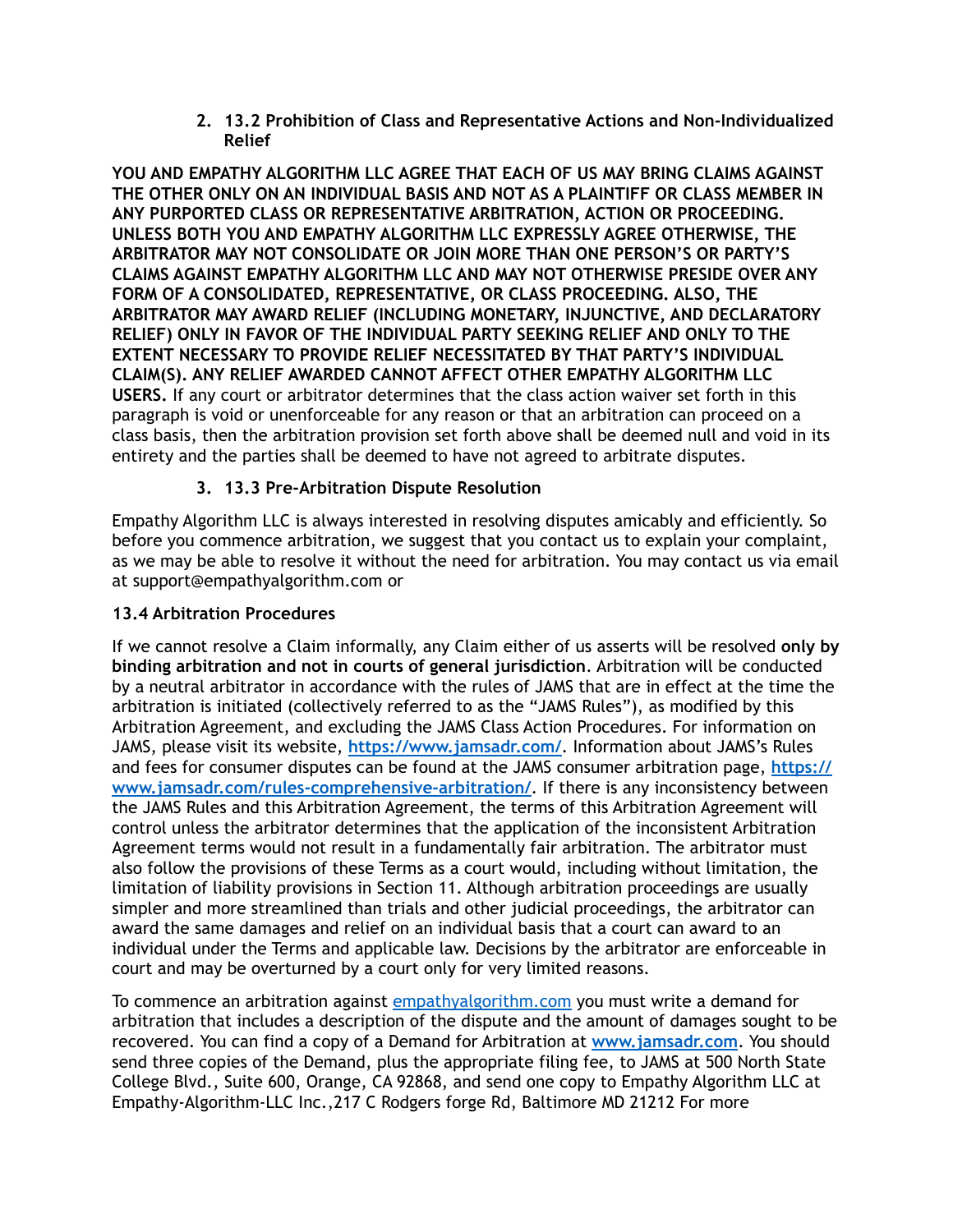information, see the JAMS arbitration rules and forms, **[https://www.jamsadr.com/rules](https://www.jamsadr.com/rules-download/)[download/](https://www.jamsadr.com/rules-download/)**. You may represent yourself in the arbitration or be represented by an attorney or another representative. Once we receive your arbitration claim, we may assert any counterclaims we may have against you.

The arbitration shall be held in the county in which you reside or at another mutually agreed location. If the value of the relief sought is \$10,000 or less you or Empathy Algorithm LLC may elect to have the arbitration conducted by telephone or based solely on written submissions, which election shall be binding on you and Empathy Algorithm LLC subject to the arbitrator's discretion to require an in-person hearing, if the circumstances warrant. Attendance at any in-person hearing may be made by telephone by you and/or [empathyalgorithm.com](http://empathyalgorithm.com) unless the arbitrator requires otherwise.

The arbitrator, and not any federal, state or local court or agency, shall have exclusive authority to resolve all claims relating to or arising out of this contract, or the breach thereof, whether sounding in contract, tort, or otherwise and all disputes arising out of or relating to the interpretation, applicability, enforceability or formation of these Terms, including, but not limited to any claim that all or any part of these Terms are void or voidable, or whether a claim is subject to arbitration. The arbitrator shall be empowered to grant whatever relief would be available in a court under law or in equity. The arbitrator's award shall be written, and binding on the parties and may be entered as a judgment in any court of competent jurisdiction.

The arbitrator will decide the substance of all claims in accordance with the laws of the State of Delaware, including recognized principles of equity, and will honor all claims of privilege recognized by law. The arbitrator shall not be bound by rulings in prior arbitrations involving different Empathy Algorithm LLC users, but is bound by rulings in prior arbitrations involving the same Empathy Algorithm LLC user to the extent required by applicable law.

# **4. 13.5 Costs of Arbitration**

Payment of all filing, administration, and arbitrator fees (collectively, the "Arbitration Fees") will be governed by the JAMS Rules, unless otherwise provided in this Agreement to Arbitrate. If you demonstrate to the arbitrator that you are economically unable to pay your portion of the Arbitration Fees or if the arbitrator otherwise determines for any reason that you should not be required to pay your portion of the Arbitration Fees, Empathy Algorithm LLC will pay your portion of such fees. In addition, if you demonstrate to the arbitrator that the costs of arbitration will be prohibitive as compared to the costs of litigation, Empathy Algorithm LLC will pay as much of the Arbitration Fees as the arbitrator deems necessary to prevent the arbitration from being cost-prohibitive. Each party will be responsible for all other fees it incurs in connection with the arbitration, including without limitation, all attorney fees. In the event the arbitrator determines the claim(s) you assert in the arbitration to be frivolous, you agree to reimburse Empathy Algorithm LLC for all fees associated with the arbitration paid by Empathy Algorithm LLC on your behalf that you otherwise would be obligated to pay under the JAMS rules.

# **5. 13.6 Confidentiality**

All aspects of the arbitration proceeding, and any ruling, decision or award by the arbitrator, will be strictly confidential for the benefit of all parties.

# **6. 13.8 Opt-Out Procedure**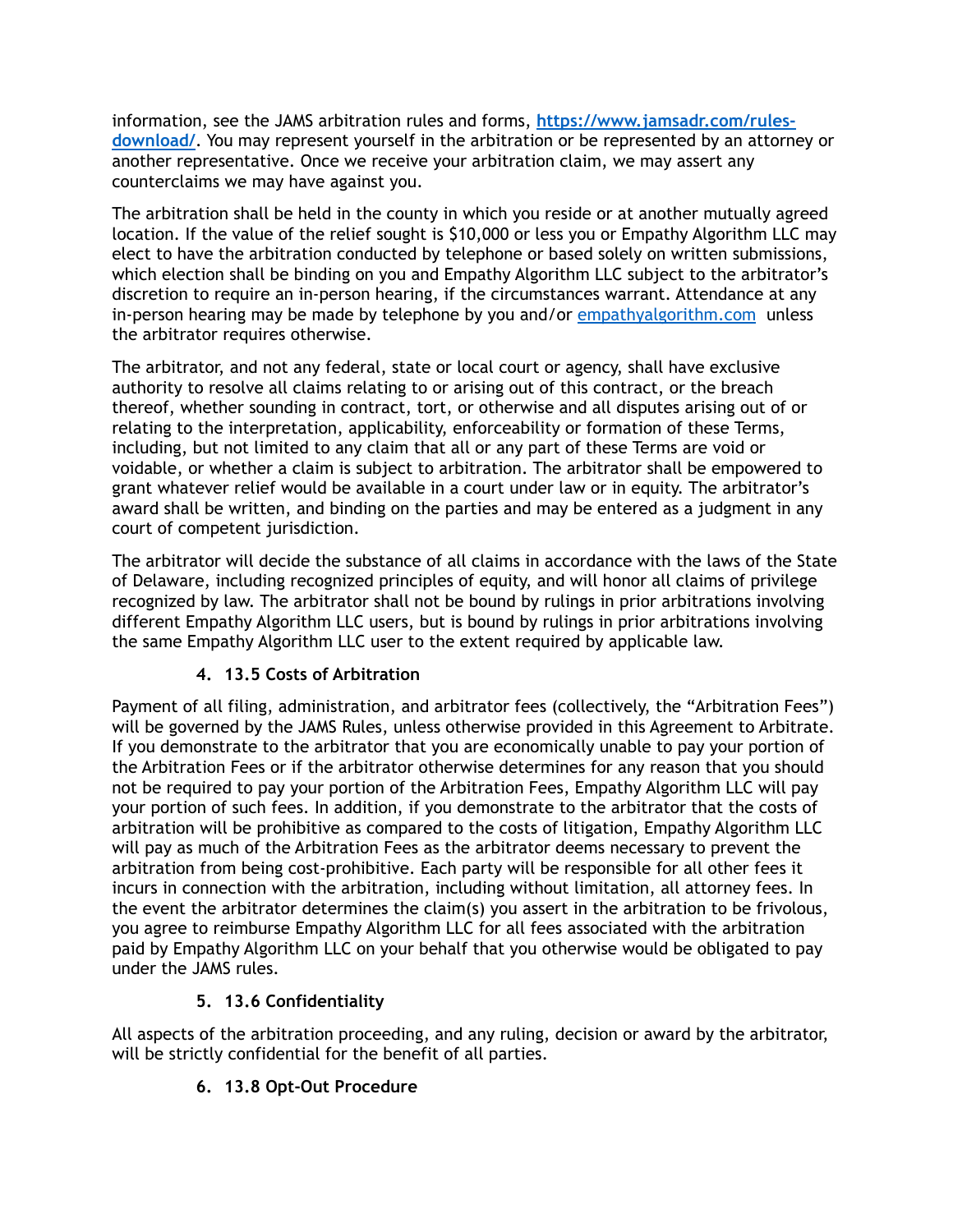You can choose to reject this Arbitration Agreement by mailing us a written opt-out notice ("Opt-Out Notice") in accordance with the terms of this Section. For new Empathy Algorithm LLC users, the Opt-Out Notice must be postmarked no later than 30 Days after the date you use our Site or Services for the first time. If you are already a current Empathy Algorithm LLC user and previously accepted the Empathy Algorithm LLC Terms prior to the introduction of this Arbitration Agreement, the Opt-Out Notice must be postmarked no later than January 17, 2017. You must mail the Opt-Out Notice Empathy-Algorithm-LLC Inc., Attn: Legal Department, 77 Fourth Avenue, 5th Floor, Waltham, MA 02451. The Opt-Out Notice must state that you do not agree to the Arbitration Agreement and must include your name, address, phone number, and the email address(es) used to log in to the Empathy Algorithm LLC account(s) to which the opt-out applies. You must sign the Opt-Out Notice for it to be effective. This procedure is the only way you can opt out of the Arbitration Agreement. If you opt out of the Arbitration Agreement, Empathy Algorithm LLC will likewise not be bound by these arbitration provisions. All other terms of these Terms will continue to apply. Opting out of the Arbitration Agreement has no effect on any previous, other, or future arbitration agreements that you may have with us. Empathy Algorithm LLC users who accepted a previous version of these Terms that included an arbitration agreement, and who did not timely opt out of that arbitration agreement, remain bound by the last arbitration agreement that they accepted. Upon receipt of a valid Opt-Out Notice, Empathy Algorithm LLC will provide the opting out user with a copy of the arbitration agreement from the last version of the Terms that the user accepted, if any exists.

## **7. 13.9 Future Changes to this Arbitration Agreement**

Notwithstanding any provision in these Terms to the contrary, you and we agree that if we make any change to this Arbitration Agreement (other than a change to any notice address or website link provided herein) in the future, such change shall not be effective until at least 60 days from the date of posting, and shall not apply to any claim that was filed in a legal proceeding against Empathy Algorithm LLC prior to the effective date of the change. Moreover, if we seek to terminate this Arbitration Agreement from these Terms, such termination shall not be effective until 30 days after the version of these Terms not containing the Arbitration Agreement is posted to the Site, and shall not be effective as to any claim that was filed in a legal proceeding against Empathy Algorithm LLC prior to the effective date of removal.

### **12.Governing Law and Jurisdiction**

These Terms, and all claims relating to or arising out of this contract, or the breach thereof, whether sounding in contract, tort, or otherwise, shall be governed by the laws of the State of Delaware, including Delaware's statutes of limitations governing your claim, without giving effect to its principles of conflicts of law, provided that the Federal Arbitration Act shall govern the interpretation and enforcement of Section 13, the Arbitration Agreement.

Unless you and we agree otherwise, in the event that the Arbitration Agreement is found not to apply to you or to a particular claim or dispute (except for small-claims court actions), either as a result of your decision to opt-out of the Arbitration Agreement or as a result of a decision by the arbitrator or a court order, you agree that any claim or dispute that has arisen or may arise between you and Empathy Algorithm LLC must be resolved exclusively by a state or federal court located in the State of Delaware. You and Empathy Algorithm LLC agree to submit to the personal jurisdiction of the courts located within the State of Delaware for the purpose of litigating all such claims or disputes.